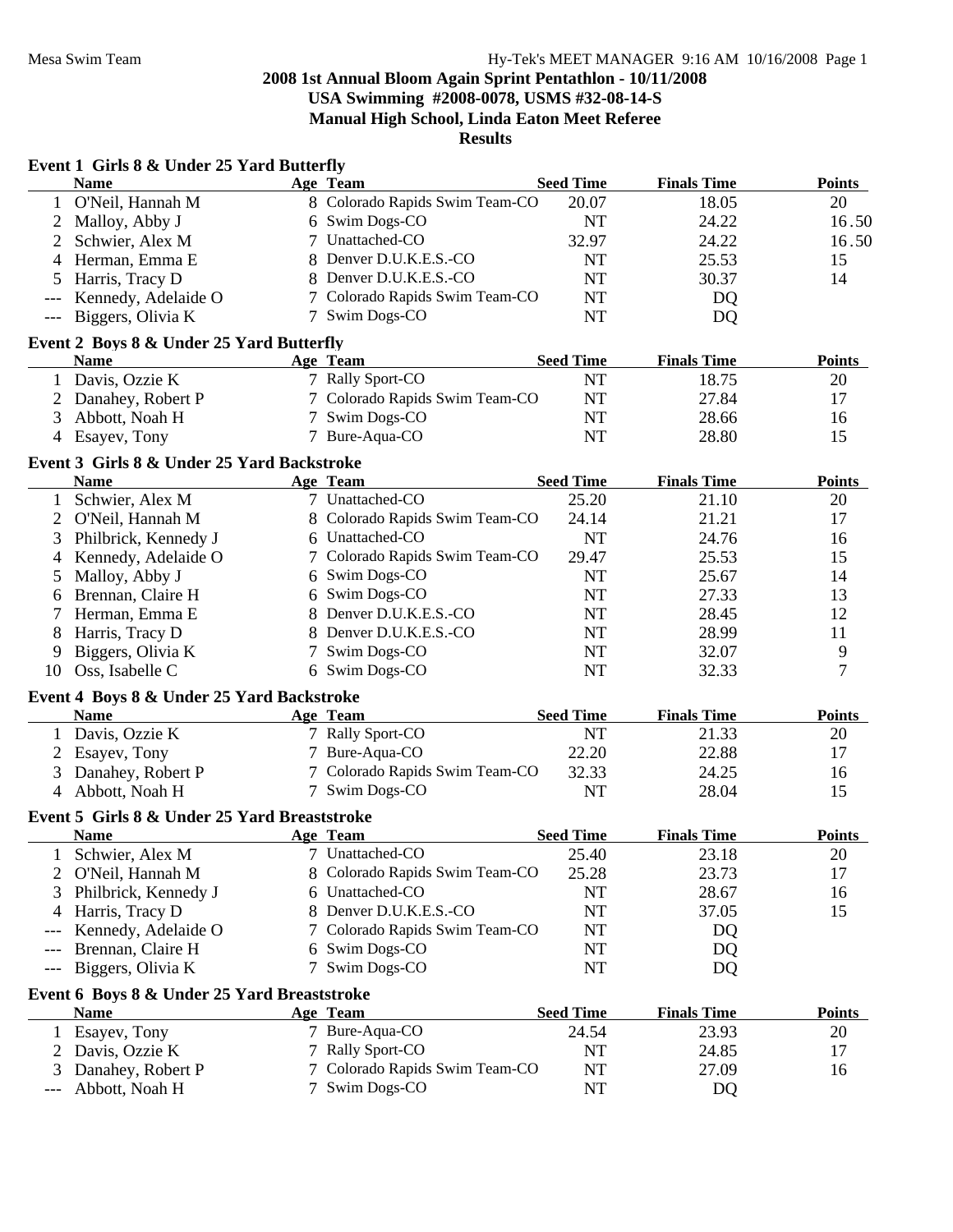|   | Event 7 Girls 8 & Under 25 Yard Freestyle |                 |                                        |                  |                    |               |
|---|-------------------------------------------|-----------------|----------------------------------------|------------------|--------------------|---------------|
|   | <b>Name</b>                               |                 | Age Team                               | <b>Seed Time</b> | <b>Finals Time</b> | <b>Points</b> |
|   | 1 O'Neil, Hannah M                        |                 | 8 Colorado Rapids Swim Team-CO         | 17.04            | 16.62              | 20            |
| 2 | Schwier, Alex M                           |                 | 7 Unattached-CO                        | 23.00            | 20.17              | 17            |
| 3 | Philbrick, Kennedy J                      |                 | 6 Unattached-CO                        | <b>NT</b>        | 21.15              | 16            |
| 4 | Herman, Emma E                            |                 | 8 Denver D.U.K.E.S.-CO                 | 25.05            | 23.14              | 15            |
| 5 | Brennan, Claire H                         |                 | 6 Swim Dogs-CO                         | <b>NT</b>        | 24.61              | 14            |
| 6 | Kennedy, Adelaide O                       |                 | Colorado Rapids Swim Team-CO           | 31.12            | 26.15              | 13            |
| 7 | Harris, Tracy D                           | 8               | Denver D.U.K.E.S.-CO                   | <b>NT</b>        | 27.31              | 12            |
| 8 | Biggers, Olivia K                         |                 | Swim Dogs-CO                           | <b>NT</b>        | 30.55              | 11            |
|   | 9 Oss, Isabelle C                         |                 | 6 Swim Dogs-CO                         | <b>NT</b>        | 43.00              | 9             |
|   | Event 8 Boys 8 & Under 25 Yard Freestyle  |                 |                                        |                  |                    |               |
|   | <b>Name</b>                               | Age Team        |                                        | <b>Seed Time</b> | <b>Finals Time</b> | <b>Points</b> |
|   | 1 Davis, Ozzie K                          |                 | 7 Rally Sport-CO                       | <b>NT</b>        | 18.47              | 20            |
|   | 2 Esayev, Tony                            |                 | 7 Bure-Aqua-CO                         | 19.83            | 19.20              | 17            |
|   | 3 Danahey, Robert P                       |                 | 7 Colorado Rapids Swim Team-CO         | 29.93            | 19.59              | 16            |
|   | 4 Abbott, Noah H                          |                 | 7 Swim Dogs-CO                         | <b>NT</b>        | 23.31              | 15            |
|   | Event 9 Girls 8 & Under 100 Yard IM       |                 |                                        |                  |                    |               |
|   | <b>Name</b>                               |                 | Age Team                               | <b>Seed Time</b> | <b>Finals Time</b> | <b>Points</b> |
|   | 1 O'Neil, Hannah M                        |                 | 8 Colorado Rapids Swim Team-CO 1:41.62 |                  | 1:38.94            | 20            |
|   |                                           | 45.04()         | 1:15.06(30.02)                         | 1:38.94 (23.88)  |                    |               |
| 2 | Schwier, Alex M                           |                 | 7 Unattached-CO                        | 1:49.64          | 1:52.48            | 17            |
|   | 27.03                                     | 56.46 (29.43)   | 1:26.85(30.39)                         | 1:52.48(25.63)   |                    |               |
| 3 | Philbrick, Kennedy J                      |                 | 6 Unattached-CO                        | NT               | 2:04.17            | 16            |
|   | 32.30                                     | 1:02.02(29.72)  | 1:37.02(35.00)                         | 2:04.17(27.15)   |                    |               |
| 4 | Kennedy, Adelaide O                       |                 | 7 Colorado Rapids Swim Team-CO         | <b>NT</b>        | 2:24.39            | 15            |
|   |                                           | 1:05.43()       | 2:24.39 (1:18.96)                      |                  |                    |               |
|   | Harris, Tracy D                           |                 | 8 Denver D.U.K.E.S.-CO                 | <b>NT</b>        | DQ                 |               |
|   | 1:50.88                                   | 2:23.49(32.61)  |                                        |                  |                    |               |
|   | Biggers, Olivia K                         |                 | 7 Swim Dogs-CO                         | NT               | DQ                 |               |
|   | 2:09.76                                   | 2:49.16 (39.40) |                                        |                  |                    |               |
|   | Event 10 Boys 8 & Under 100 Yard IM       |                 |                                        |                  |                    |               |
|   | <b>Name</b>                               |                 | Age Team                               | <b>Seed Time</b> | <b>Finals Time</b> | <b>Points</b> |
|   | 1 Danahey, Robert P                       |                 | 7 Colorado Rapids Swim Team-CO         | <b>NT</b>        | 1:59.24            | 20            |
|   | 31.09                                     | 1:01.32(30.23)  | 1:38.48(37.16)                         | 1:59.24(20.76)   |                    |               |
|   | 2 Esayev, Tony                            |                 | 7 Bure-Aqua-CO                         | 1:49.69          | 1:59.69            | 17            |
|   | 31.89                                     |                 | $1:02.41(30.52)$ $1:59.69(57.28)$      |                  |                    |               |
|   | Abbott, Noah H                            |                 | 7 Swim Dogs-CO                         | <b>NT</b>        | DQ                 |               |
|   | 28.54                                     | 1:02.94(34.40)  | 1:44.37(41.43)                         | DQ (36.67)       |                    |               |
|   | Event 12 Boys 8 & Under 200 Yard IM       |                 |                                        |                  |                    |               |
|   | <b>Name</b>                               |                 | Age Team                               | <b>Seed Time</b> | <b>Finals Time</b> | <b>Points</b> |
|   | 1 Davis, Ozzie K                          |                 | 7 Rally Sport-CO                       | <b>NT</b>        | 3:37.93            | 20            |
|   | 24.39                                     | 54.00 (29.61)   | 1:21.22(27.22)                         | 1:48.69(27.47)   |                    |               |
|   | 2:18.25(29.56)                            | 2:49.08 (30.83) | 3:14.34(25.26)                         | 3:37.93 (23.59)  |                    |               |
|   | Event 13 Girls 9-10 50 Yard Butterfly     |                 |                                        |                  |                    |               |
|   | <b>Name</b>                               |                 | Age Team                               | <b>Seed Time</b> | <b>Finals Time</b> | <b>Points</b> |
| 1 | Egelhoff, Hailey K                        |                 | 10 Swim Dogs-CO                        | NT               | 41.52              | 20            |
|   | 18.82                                     | 41.52 (22.70)   |                                        |                  |                    |               |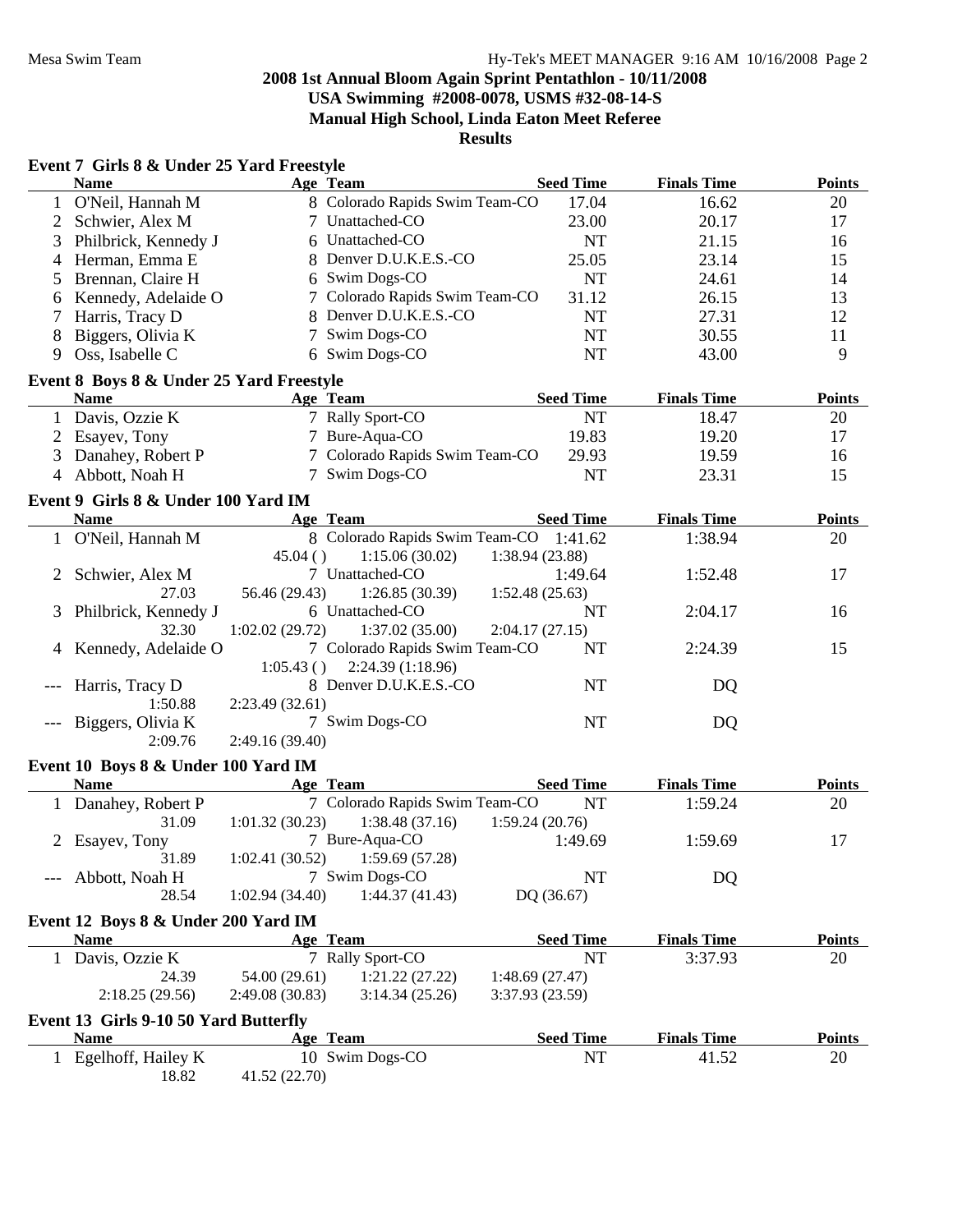# **Results**

# **(Event 13 Girls 9-10 50 Yard Butterfly)**

|       | <b>Name</b>           | Age Team                        | <b>Seed Time</b> | <b>Finals Time</b> | <b>Points</b> |
|-------|-----------------------|---------------------------------|------------------|--------------------|---------------|
|       | 2 Greenhut, Izzy      | 9 Boulder Swimming Academy-CO   | 50.64            | 43.48              | 17            |
|       | 20.81                 | 43.48 (22.67)                   |                  |                    |               |
| 3     | Matefy, Anna          | 10 Denver D.U.K.E.S.-CO         | 49.22            | 44.05              | 16            |
|       | 20.54                 | 44.05 (23.51)                   |                  |                    |               |
|       | 4 Miller, Mya R       | 9 Denver D.U.K.E.S.-CO          | <b>NT</b>        | 46.86              | 15            |
|       | 20.90                 | 46.86 (25.96)                   |                  |                    |               |
| 5     | Henderson, Sarah M    | 10 Swim Dogs-CO                 | 57.50            | 46.87              | 14            |
|       | 21.82                 | 46.87 (25.05)                   |                  |                    |               |
| b     | Danahey, Jackie M     | 10 Colorado Rapids Swim Team-CO | <b>NT</b>        | 47.81              | 13            |
|       | Vaeth, Katie F        | 9 Colorado Rapids Swim Team-CO  | 59.16            | 49.82              | 12            |
|       | 22.79                 | 49.82 (27.03)                   |                  |                    |               |
| 8     | Herman, Taylor B      | 10 Denver D.U.K.E.S.-CO         | 54.87            | 50.93              | 11            |
|       | 23.23                 | 50.93 (27.70)                   |                  |                    |               |
| 9     | Jarecke, Eva Claire C | 10 Swim Dogs-CO                 | 1:08.16          | 52.20              | 9             |
|       | 24.18                 | 52.20 (28.02)                   |                  |                    |               |
| 10    | Lee, Josie J          | 9 Colorado Rapids Swim Team-CO  | NT               | 57.31              | 6             |
|       | 24.41                 | 57.31 (32.90)                   |                  |                    |               |
| 11    | D'Alessandro, Kara S  | 9 Swim Dogs-CO                  | NT               | 1:05.12            | 5             |
|       | Bixler, Jessie A      | 9 Unattached-CO                 | NT               | X43.11             |               |
|       | Marrs, Monica R       | 10 Swim Dogs-CO                 | NT               | DQ                 |               |
|       | 24.67                 | DQ (29.32)                      |                  |                    |               |
| $---$ | Briney, Sonja R       | 10 Swim Dogs-CO                 | <b>NT</b>        | DQ                 | 7             |
|       | 24.07                 | DQ (31.37)                      |                  |                    |               |

#### **Event 14 Boys 9-10 50 Yard Butterfly**

|    | <b>Name</b>          | Age Team                        | <b>Seed Time</b> | <b>Finals Time</b> | <b>Points</b>  |
|----|----------------------|---------------------------------|------------------|--------------------|----------------|
|    | Gregg, Matthew R     | 10 Denver D.U.K.E.S.-CO         | NT               | 32.08              | 20             |
|    | Sarche', Danny A     | 10 Swim Dogs-CO                 | NT               | 36.82              | 17             |
|    | 17.62                | 36.82 (19.20)                   |                  |                    |                |
| 3  | Zoeller, Charles     | 10 Swim Dogs-CO                 | <b>NT</b>        | 37.37              | 16             |
|    | 16.52                | 37.37 (20.85)                   |                  |                    |                |
|    | Danahey, Joey T      | 9 Colorado Rapids Swim Team-CO  | NT               | 37.40              | 15             |
|    | 18.34                | 37.40 (19.06)                   |                  |                    |                |
| 5  | Wasson, Jedd M       | 9 Unattached-CO                 | 40.01            | 40.08              | 13.50          |
|    | 19.83                | 40.08 (20.25)                   |                  |                    |                |
| 5  | Weil, Cole R         | 10 Colorado Rapids Swim Team-CO | NT               | 40.08              | 13.50          |
|    | 17.59                | 40.08 (22.49)                   |                  |                    |                |
|    | Esayev, Daniel       | 9 Bure-Aqua-CO                  | 53.48            | 42.40              | 12             |
|    | 20.49                | 42.40 (21.91)                   |                  |                    |                |
| 8  | Witter, Erik J       | 10 Denver D.U.K.E.S.-CO         | 41.38            | 42.69              | 11             |
|    | 20.45                | 42.69 (22.24)                   |                  |                    |                |
|    | 9 Harvey, Kaj J      | 9 Boulder Swimming Academy-CO   | 46.00            | 48.97              |                |
| 10 | Davis, Ryan P        | 9 Boulder Swimming Academy-CO   | 48.32            | 50.53              | 9              |
|    | 20.92                | 50.53 (29.61)                   |                  |                    |                |
| 11 | Varvashtyan, David L | 9 Bure-Aqua-CO                  | <b>NT</b>        | 51.70              | $\overline{7}$ |
|    | 22.38                | 51.70 (29.32)                   |                  |                    |                |
|    | 12 Lund, Gregory C   | 9 Boulder Swimming Academy-CO   | 50.23            | 59.00              | 6              |
|    | 27.26                | 59.00 (31.74)                   |                  |                    |                |
|    | Lawson, Kaleb L      | 9 Bure-Aqua-CO                  | <b>NT</b>        | DQ                 |                |
|    | 16.30                | DQ (15.19)                      |                  |                    |                |
|    | Tsaturyan, Yervand E | 9 Bure-Aqua-CO                  | NT               | DQ                 |                |
|    | 25.97                | DQ (30.33)                      |                  |                    |                |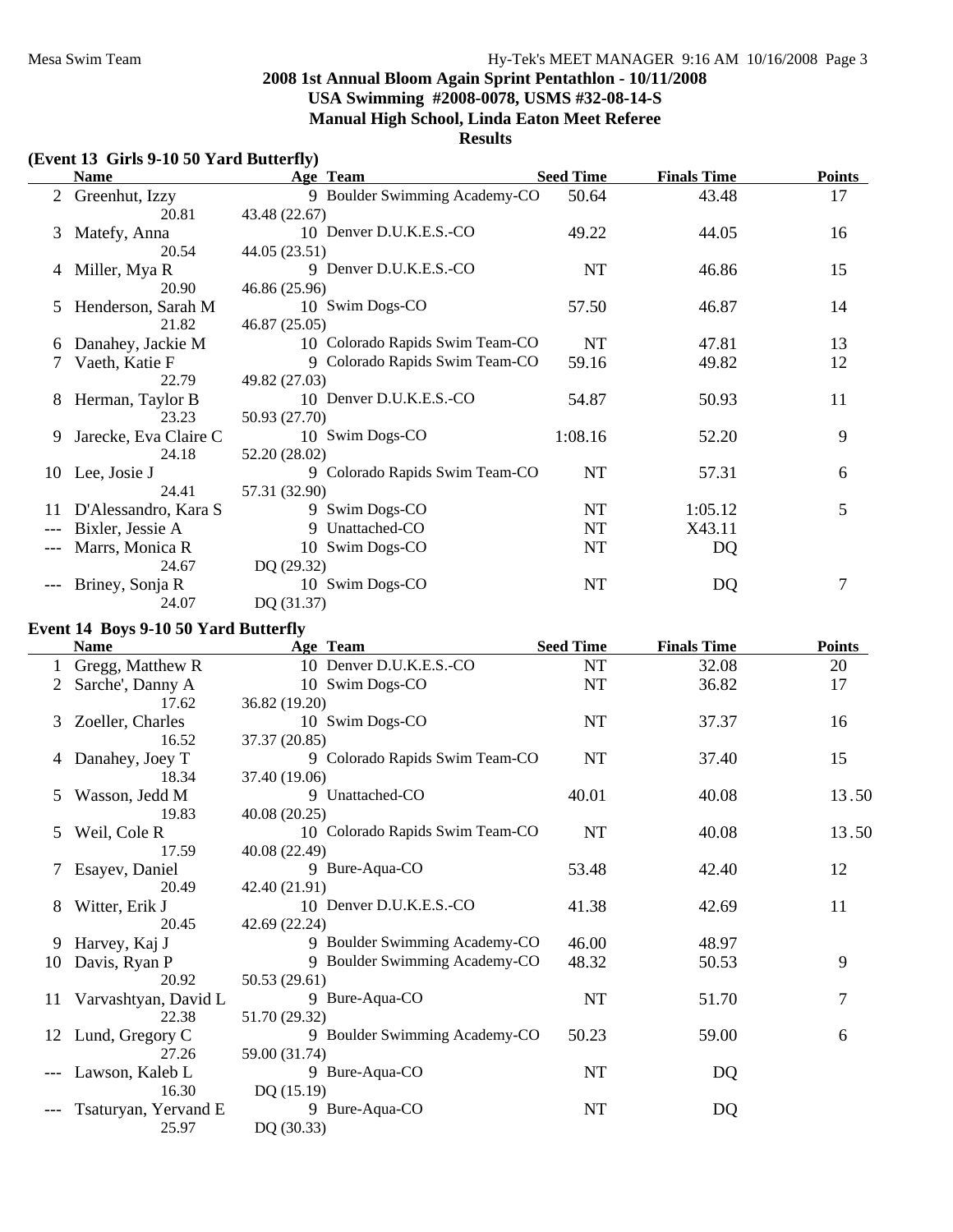#### **Results**

# **Event 15 Girls 11-12 50 Yard Butterfly**

|    | <b>Name</b>              |               | Age Team                        | <b>Seed Time</b> | <b>Finals Time</b> | <b>Points</b> |
|----|--------------------------|---------------|---------------------------------|------------------|--------------------|---------------|
|    | Stonesmith, Sienna       |               | 11 Boulder Swimming Academy-CO  | 33.89            | 31.49              | 20            |
|    | 16.30                    | 31.49 (15.19) |                                 |                  |                    |               |
|    | 2 Vanderpoel, Victoria L |               | 12 Stars-CO                     | 31.20            | 32.08              | 17            |
| 3  | Nash, Isabel G           |               | 11 Denver D.U.K.E.S.-CO         | 39.84            | 36.82              | 16            |
|    | 17.62                    | 36.82 (19.20) |                                 |                  |                    |               |
|    | 4 Hannifin, Gwynneth H   |               | 12 Colorado Rapids Swim Team-CO | 39.49            | 37.37              | 15            |
|    | 16.52                    | 37.37 (20.85) |                                 |                  |                    |               |
| 5. | Keller, Sarah M          |               | 12 Swim Dogs-CO                 | 36.00            | 37.40              | 14            |
|    | 18.34                    | 37.40 (19.06) |                                 |                  |                    |               |
| 6  | Franklin, Colleen S      |               | 12 Denver D.U.K.E.S.-CO         | NT               | 38.59              | 13            |
|    | 17.31                    | 38.59 (21.28) |                                 |                  |                    |               |
|    | 7 Dunn, Greta R          |               | 11 Boulder Swimming Academy-CO  | 38.80            | 40.08              | 12            |
|    | 17.59                    | 40.08 (22.49) |                                 |                  |                    |               |
| 8  | Harris, Patrice N        |               | 12 Denver D.U.K.E.S.-CO         | NT               | 40.41              | 11            |
|    | 19.41                    | 40.41 (21.00) |                                 |                  |                    |               |
| 9  | Valis, Lili G            |               | 11 Swim Dogs-CO                 | 40.00            | 46.36              | 9             |
|    | 19.51                    | 46.36 (26.85) |                                 |                  |                    |               |
|    | Stevens, Sydney L        |               | 11 Swim Dogs-CO                 | 1:14.22          | DQ                 |               |
|    | 23.33                    | DQ (31.08)    |                                 |                  |                    |               |

# **Event 16 Boys 11-12 50 Yard Butterfly**

|   | <b>Name</b>          | Age Team                        | <b>Seed Time</b> | <b>Finals Time</b> | <b>Points</b> |
|---|----------------------|---------------------------------|------------------|--------------------|---------------|
|   | 1 Colley, Kyle M     | 12 Denver D.U.K.E.S.-CO         | 33.60            | 32.67              | 20            |
|   | 16.12                | 32.67 (16.55)                   |                  |                    |               |
|   | Wasson, Jordan A     | 11 Unattached-CO                | 34.01            | 34.24              | 17            |
|   | 16.08                | 34.24 (18.16)                   |                  |                    |               |
| 3 | Prins, Alex P        | 12 Boulder Swimming Academy-CO  | 38.99            | 35.01              | 16            |
|   | 16.87                | 35.01 (18.14)                   |                  |                    |               |
| 4 | O'Neil, Sam C        | 12 Colorado Rapids Swim Team-CO | 35.85            | 35.64              | 15            |
|   | 16.87                | 35.64 (18.77)                   |                  |                    |               |
| 5 | Schumm, Luke E       | 11 Colorado Rapids Swim Team-CO | 36.73            | 35.94              | 14            |
|   | 16.76                | 35.94 (19.18)                   |                  |                    |               |
| 6 | Hendricks, Daniel R  | 11 Boulder Swimming Academy-CO  | 42.92            | 37.95              | 13            |
|   | 17.92                | 37.95 (20.03)                   |                  |                    |               |
|   | Davis, Owen N        | 11 Rally Sport-CO               | NT               | 40.08              | 12            |
|   | 19.83                | 40.08 (20.25)                   |                  |                    |               |
| 8 | Chen, Michael Z      | 12 Boulder Swimming Academy-CO  | <b>NT</b>        | 42.69              | 11            |
|   | 20.45                | 42.69 (22.24)                   |                  |                    |               |
| 9 | Varvashtyan, Grant R | 12 Bure-Aqua-CO                 | NT               | 50.10              | 9             |
|   | 22.37                | 50.10 (27.73)                   |                  |                    |               |
|   | 10 Green, Korbin P   | 11 Unattached-CO                | NT               | 51.32              | 7             |
|   | 23.69                | 51.32 (27.63)                   |                  |                    |               |
|   | Biggers, Erik W      | 12 Swim Dogs-CO                 | NT               | DQ                 |               |
|   | 24.30                | DQ (30.02)                      |                  |                    |               |

## **Event 17 Girls 9-10 50 Yard Backstroke**

| Name                 | <b>Age Team</b>         | <b>Seed Time</b> | <b>Finals Time</b> | Points |
|----------------------|-------------------------|------------------|--------------------|--------|
| Matefy, Anna         | 10 Denver D.U.K.E.S.-CO | 43.33            | 39.73              | 20     |
| 2 Egelhoff, Hailey K | 10 Swim Dogs-CO         | 48.03            | 40.11              |        |
| 3 Miller, Mya R      | 9 Denver D.U.K.E.S.-CO  | 51.60            | 42.94              | 16     |
| 21.25                | 42.94 (21.69)           |                  |                    |        |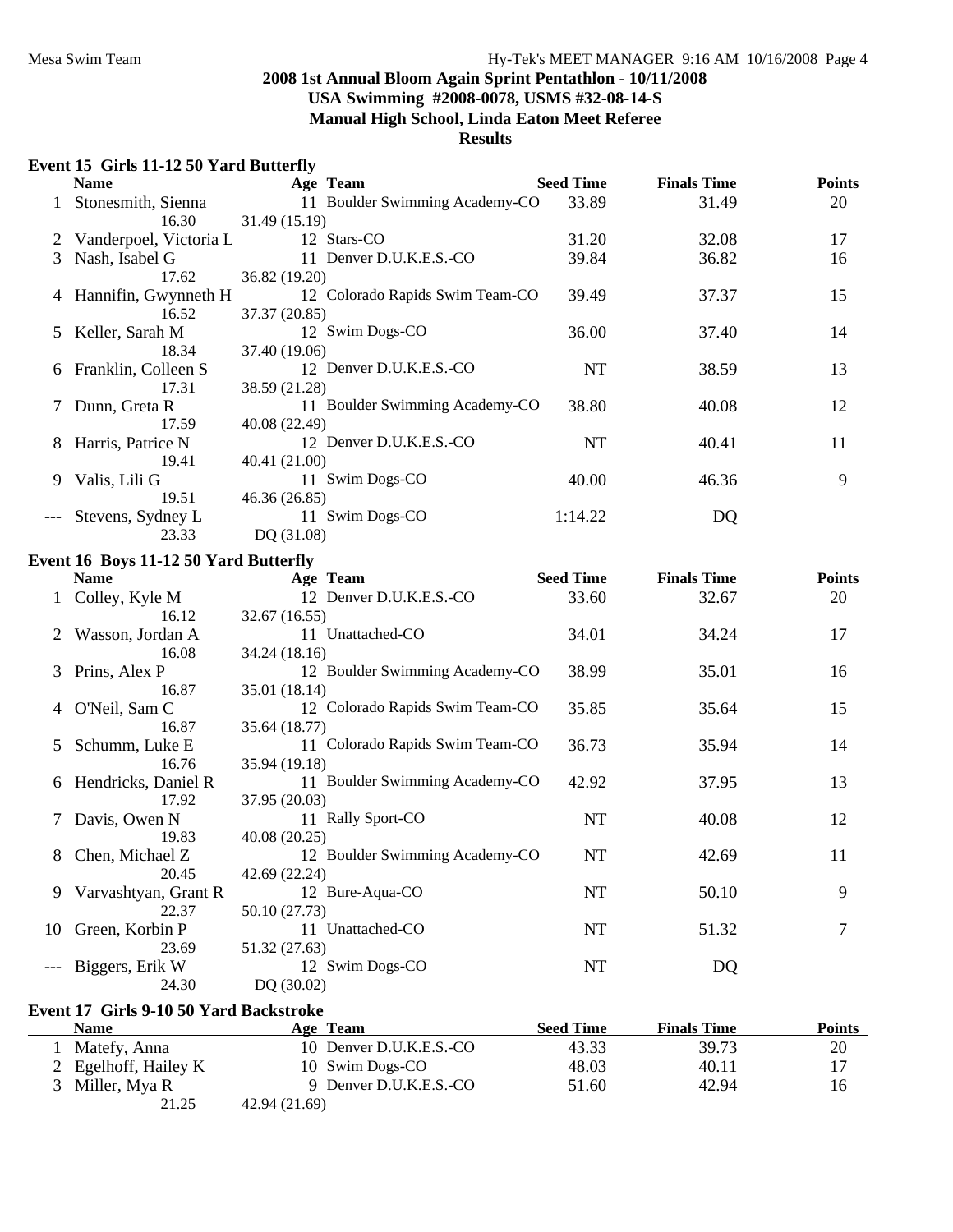# **Results**

# **(Event 17 Girls 9-10 50 Yard Backstroke)**

|    | <b>Name</b>             | Age Team                        | <b>Seed Time</b> | <b>Finals Time</b> | <b>Points</b> |
|----|-------------------------|---------------------------------|------------------|--------------------|---------------|
|    | 4 Greenhut, Izzy        | 9 Boulder Swimming Academy-CO   | 47.85            | 43.21              | 15            |
|    | 22.22                   | 43.21 (20.99)                   |                  |                    |               |
|    | 5 Bixler, Jessie A      | 9 Unattached-CO                 | NT               | 47.28              | 14            |
|    | 23.27                   | 47.28 (24.01)                   |                  |                    |               |
|    | 6 Henderson, Sarah M    | 10 Swim Dogs-CO                 | 51.61            | 48.90              | 13            |
|    | 24.18                   | 48.90 (24.72)                   |                  |                    |               |
|    | 7 Marrs, Monica R       | 10 Swim Dogs-CO                 | NT               | 48.93              | 12            |
|    | 22.84                   | 48.93 (26.09)                   |                  |                    |               |
| 8  | Vaeth, Katie F          | 9 Colorado Rapids Swim Team-CO  | 42.58            | 50.43              | 11            |
|    | 22.88                   | 50.43 (27.55)                   |                  |                    |               |
|    | 9 Lee, Josie J          | 9 Colorado Rapids Swim Team-CO  | <b>NT</b>        | 51.46              | 9             |
|    | 24.43                   | 51.46 (27.03)                   |                  |                    |               |
| 10 | Danahey, Jackie M       | 10 Colorado Rapids Swim Team-CO | 53.19            | 51.67              | 7             |
|    | 23.71                   | 51.67 (27.96)                   |                  |                    |               |
| 11 | Jarecke, Eva Claire C   | 10 Swim Dogs-CO                 | 54.83            | 53.85              | 6             |
|    | 26.90                   | 53.85 (26.95)                   |                  |                    |               |
|    | 12 D'Alessandro, Kara S | 9 Swim Dogs-CO                  | 54.35            | 57.59              | 5             |
|    | 25.71                   | 57.59 (31.88)                   |                  |                    |               |
| 13 | Briney, Sonja R         | 10 Swim Dogs-CO                 | 1:01.66          | 1:04.65            | 4             |
|    | 29.22                   | 1:04.65(35.43)                  |                  |                    |               |

#### **Event 18 Boys 9-10 50 Yard Backstroke**

|    | <b>Name</b>          | Age Team                        | <b>Seed Time</b> | <b>Finals Time</b> | <b>Points</b>  |
|----|----------------------|---------------------------------|------------------|--------------------|----------------|
|    | 1 Li, Justin         | 9 Boulder Swimming Academy-CO   | 41.56            | 39.57              | 20             |
|    | 19.94                | 39.57 (19.63)                   |                  |                    |                |
| 2  | Witter, Erik J       | 10 Denver D.U.K.E.S.-CO         | 41.17            | 39.85              | 17             |
|    | 19.26                | 39.85 (20.59)                   |                  |                    |                |
| 3  | Khukhua, Vachto      | 10 Bure-Aqua-CO                 | 39.90            | 40.00              | 16             |
|    | 19.76                | 40.00 (20.24)                   |                  |                    |                |
| 4  | Wasson, Jedd M       | 9 Unattached-CO                 | 42.09            | 41.86              | 15             |
| 5  | Esayev, Daniel       | 9 Bure-Aqua-CO                  | 40.10            | 42.09              | 14             |
|    | 20.75                | 42.09 (21.34)                   |                  |                    |                |
|    | Jacobson, Zane M     | 9 Colorado Rapids Swim Team-CO  | 48.39            | 42.53              | 13             |
|    | 20.76                | 42.53 (21.77)                   |                  |                    |                |
|    | Harvey, Kaj J        | 9 Boulder Swimming Academy-CO   | 46.00            | 43.12              | 12             |
|    | 20.74                | 43.12 (22.38)                   |                  |                    |                |
| 8  | Gregg, Matthew R     | 10 Denver D.U.K.E.S.-CO         | <b>NT</b>        | 43.49              | 11             |
| 9  | Weil, Cole R         | 10 Colorado Rapids Swim Team-CO | 47.22            | 44.31              | 9              |
|    | 22.55                | 44.31 (21.76)                   |                  |                    |                |
| 10 | Varvashtyan, David L | 9 Bure-Aqua-CO                  | 45.63            | 47.59              | $\overline{7}$ |
|    | 23.79                | 47.59 (23.80)                   |                  |                    |                |
|    | 11 Davis, Ryan P     | 9 Boulder Swimming Academy-CO   | 50.75            | 47.92              | 6              |
|    | 23.52                | 47.92 (24.40)                   |                  |                    |                |
|    | 12 Lund, Gregory C   | 9 Boulder Swimming Academy-CO   | 50.65            | 49.53              | 5              |
|    | 23.07                | 49.53 (26.46)                   |                  |                    |                |
| 13 | Zoeller, Charles     | 10 Swim Dogs-CO                 | NT               | 51.80              | 4              |
|    | 24.30                | 51.80 (27.50)                   |                  |                    |                |
| 14 | Tsaturyan, Yervand E | 9 Bure-Aqua-CO                  | 50.76            | 52.69              | 3              |
|    | 26.48                | 52.69 (26.21)                   |                  |                    |                |
| 15 | Lawson, Kaleb L      | 9 Bure-Aqua-CO                  | 53.98            | 54.61              | 2              |
|    | 26.65                | 54.61 (27.96)                   |                  |                    |                |
| 16 | Sarche', Danny A     | 10 Swim Dogs-CO                 | 1:05.22          | 58.71              | 1              |
|    | 28.13                | 58.71 (30.58)                   |                  |                    |                |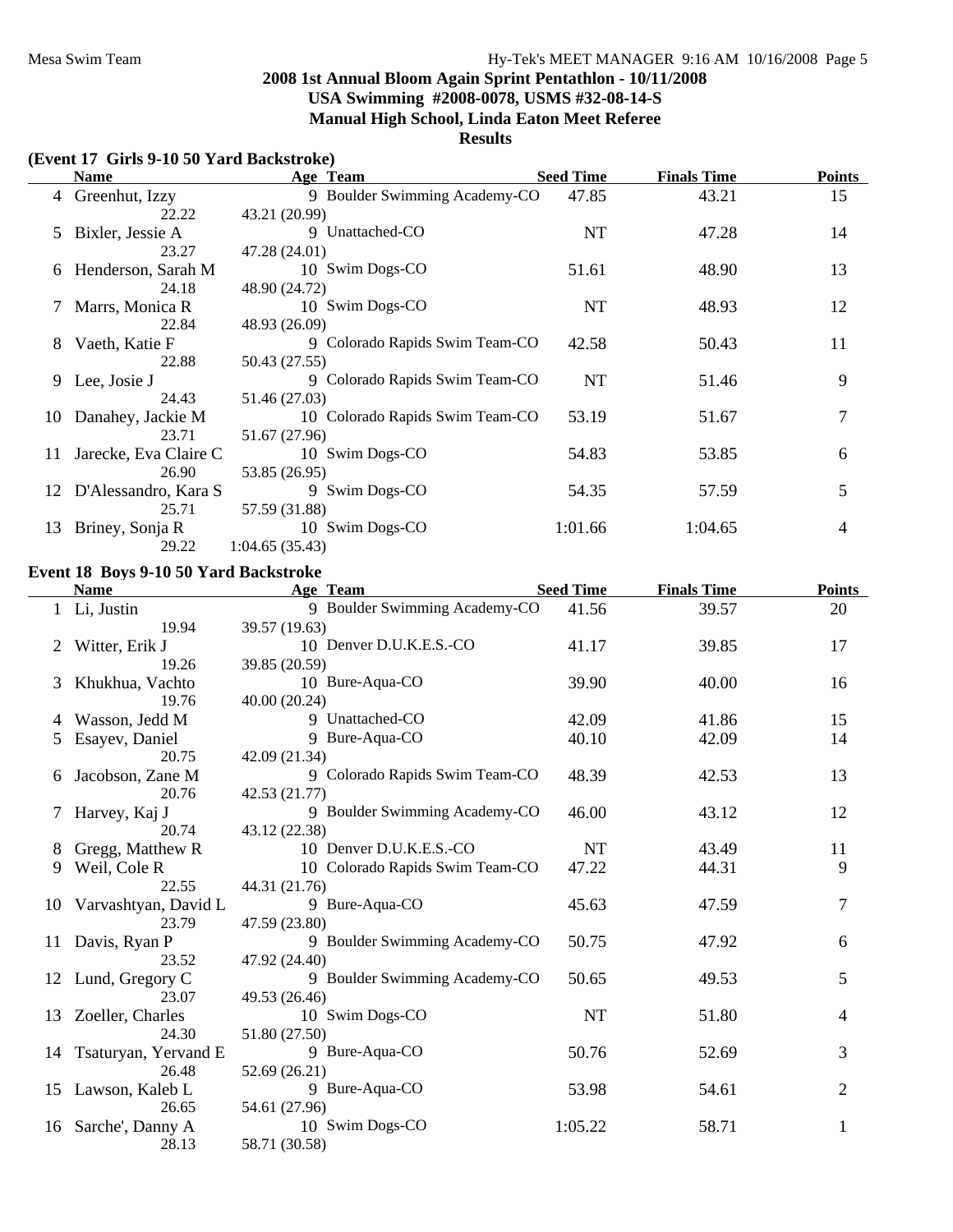# **2008 1st Annual Bloom Again Sprint Pentathlon - 10/11/2008 USA Swimming #2008-0078, USMS #32-08-14-S**

# **Manual High School, Linda Eaton Meet Referee**

# **Results**

|    | (Event 18 Boys 9-10 50 Yard Backstroke) |                                 |                  |                    |               |
|----|-----------------------------------------|---------------------------------|------------------|--------------------|---------------|
|    | <b>Name</b>                             | Age Team                        | <b>Seed Time</b> | <b>Finals Time</b> | <b>Points</b> |
|    | Danahey, Joey T                         | 9 Colorado Rapids Swim Team-CO  | 55.45            | DQ                 |               |
|    | Oss, Jordan T                           | 9 Swim Dogs-CO                  | <b>NT</b>        | DQ                 |               |
|    | 29.20                                   | DQ (30.28)                      |                  |                    |               |
|    | Event 19 Girls 11-12 50 Yard Backstroke |                                 |                  |                    |               |
|    | <b>Name</b>                             | Age Team                        | <b>Seed Time</b> | <b>Finals Time</b> | <b>Points</b> |
|    | Vanderpoel, Victoria L                  | 12 Stars-CO                     | 33.04            | 35.02              | 20            |
|    | 17.28                                   | 35.02 (17.74)                   |                  |                    |               |
| 2  | Stonesmith, Sienna                      | 11 Boulder Swimming Academy-CO  | 36.53            | 35.43              | 17            |
|    | 18.15                                   | 35.43 (17.28)                   |                  |                    |               |
| 3  | Harris, Patrice N                       | 12 Denver D.U.K.E.S.-CO         | 40.95            | 39.65              | 16            |
|    | 20.09                                   | 39.65 (19.56)                   |                  |                    |               |
| 4  | Dunn, Greta R                           | 11 Boulder Swimming Academy-CO  | 41.78            | 41.26              | 15            |
|    | 21.23                                   | 41.26 (20.03)                   |                  |                    |               |
| 5  | Nash, Isabel G                          | 11 Denver D.U.K.E.S.-CO         | 43.35            | 41.31              | 14            |
| 6  | Wooden, Summer L                        | 12 Denver D.U.K.E.S.-CO         | 54.43            | 41.82              | 13            |
|    | 20.11                                   | 41.82 (21.71)                   |                  |                    |               |
|    | Keller, Sarah M                         | 12 Swim Dogs-CO                 | 38.00            | 42.71              | 12            |
|    | 21.03                                   | 42.71 (21.68)                   |                  |                    |               |
| 8  | Dai, Isabella Y                         | 12 Denver D.U.K.E.S.-CO         | 47.11            | 43.38              | 11            |
|    | 21.33                                   | 43.38 (22.05)                   |                  |                    |               |
| 9  | Valis, Lili G                           | 11 Swim Dogs-CO                 | 42.00            | 46.07              | 9             |
|    | 22.07                                   | 46.07 (24.00)                   |                  |                    |               |
| 10 | Stevens, Sydney L                       | 11 Swim Dogs-CO                 | 53.00            | 53.52              | 7             |
|    | 25.25                                   | 53.52 (28.27)                   |                  |                    |               |
|    | Hannifin, Gwynneth H                    | 12 Colorado Rapids Swim Team-CO | 40.52            | DQ                 |               |
|    | 20.61                                   | DQ (19.20)                      |                  |                    |               |
|    | Franklin, Colleen S                     | 12 Denver D.U.K.E.S.-CO         | <b>NT</b>        | DQ                 |               |
|    | 20.91                                   | DQ (22.98)                      |                  |                    |               |

#### **Event 20 Boys 11-12 50 Yard Backstroke**

|    | <b>Name</b>           | Age Team                        | <b>Seed Time</b> | <b>Finals Time</b> | <b>Points</b> |
|----|-----------------------|---------------------------------|------------------|--------------------|---------------|
|    | Wasson, Jordan A      | 11 Unattached-CO                | 34.01            | 34.22              | 20            |
|    | 17.01                 | 34.22 (17.21)                   |                  |                    |               |
|    | 2 Schumm, Luke E      | 11 Colorado Rapids Swim Team-CO | 35.07            | 34.76              | 17            |
|    | 17.47                 | 34.76 (17.29)                   |                  |                    |               |
|    | 3 Colley, Kyle M      | 12 Denver D.U.K.E.S.-CO         | 35.22            | 35.67              | 16            |
|    | 17.69                 | 35.67 (17.98)                   |                  |                    |               |
|    | 4 Hendricks, Daniel R | 11 Boulder Swimming Academy-CO  | 41.51            | 38.26              | 15            |
|    | 19.53                 | 38.26 (18.73)                   |                  |                    |               |
| 5  | Prins, Alex P         | 12 Boulder Swimming Academy-CO  | 39.20            | 39.04              | 14            |
|    | 19.74                 | 39.04 (19.30)                   |                  |                    |               |
| 6  | Davis, Owen N         | 11 Rally Sport-CO               | NT               | 39.92              | 13            |
|    | 19.82                 | 39.92 (20.10)                   |                  |                    |               |
|    | Chen, Michael Z       | 12 Boulder Swimming Academy-CO  | 50.23            | 42.23              | 12            |
|    | 21.13                 | 42.23 (21.10)                   |                  |                    |               |
| 8  | Pasechhyuk, Sergy     | 12 Bure-Aqua-CO                 | NT               | 42.59              | 11            |
| 9  | Varvashtyan, Grant R  | 12 Bure-Aqua-CO                 | 41.89            | 44.38              | 9             |
| 10 | Biggers, Erik W       | 12 Swim Dogs-CO                 | NT               | 45.16              | 7             |
|    | 21.05                 | 45.16(24.11)                    |                  |                    |               |
| 11 | Green, Korbin P       | 11 Unattached-CO                | 1:01.59          | 51.97              | 6             |
|    | 25.59                 | 51.97 (26.38)                   |                  |                    |               |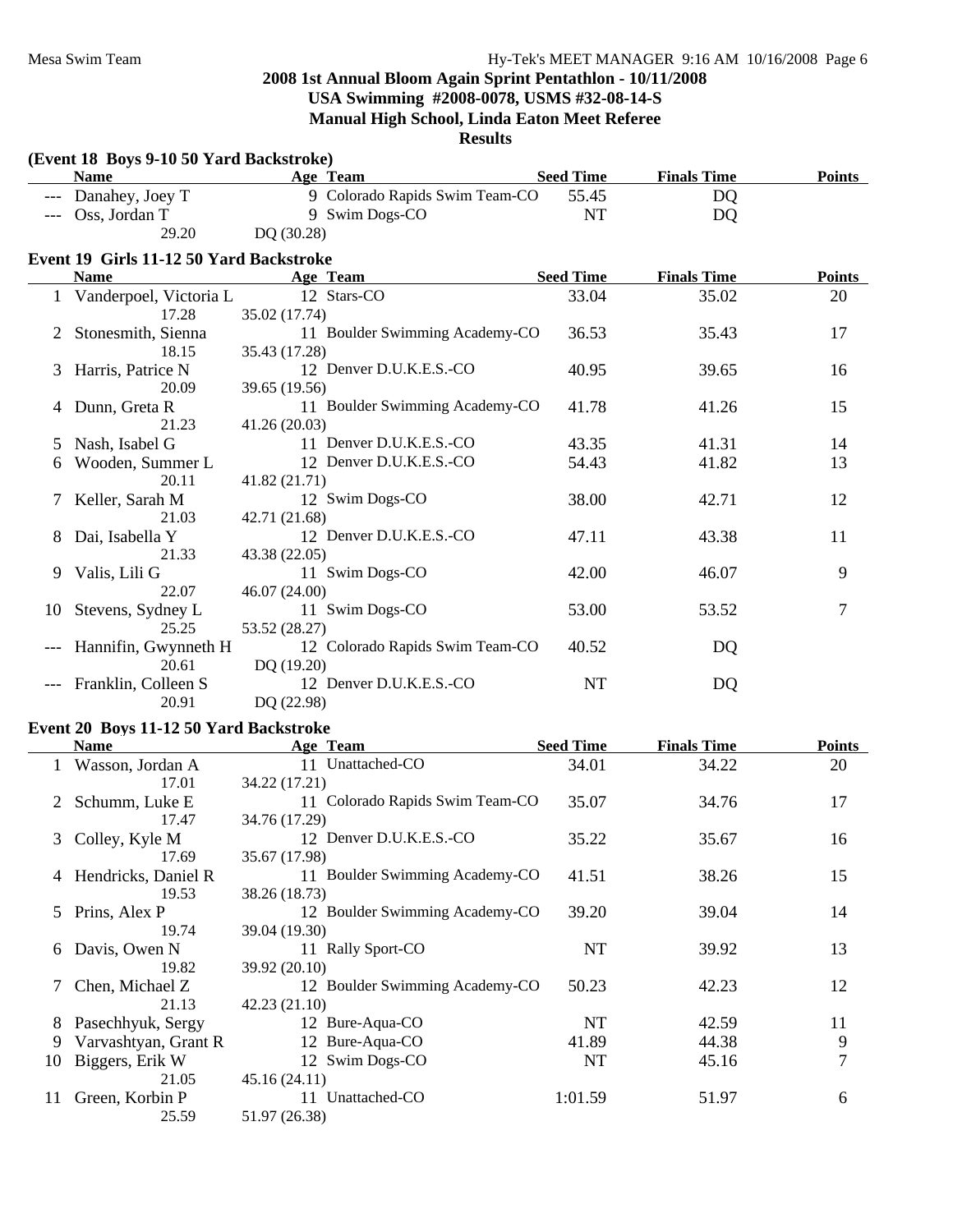**(Event 20 Boys 11-12 50 Yard Backstroke)**

# **2008 1st Annual Bloom Again Sprint Pentathlon - 10/11/2008 USA Swimming #2008-0078, USMS #32-08-14-S Manual High School, Linda Eaton Meet Referee**

|              | <b>Name</b>                              |                | Age Team                        | <b>Seed Time</b> | <b>Finals Time</b> | <b>Points</b> |
|--------------|------------------------------------------|----------------|---------------------------------|------------------|--------------------|---------------|
|              | O'Neil, Sam C                            |                | 12 Colorado Rapids Swim Team-CO | 36.98            | DQ                 |               |
|              | 19.34                                    | DQ (18.13)     |                                 |                  |                    |               |
|              | Event 21 Girls 9-10 50 Yard Breaststroke |                |                                 |                  |                    |               |
|              | <b>Name</b>                              |                | Age Team                        | <b>Seed Time</b> | <b>Finals Time</b> | <b>Points</b> |
|              | 1 Egelhoff, Hailey K                     |                | 10 Swim Dogs-CO                 | <b>NT</b>        | 48.44              | 20            |
|              | 21.63                                    | 48.44 (26.81)  |                                 |                  |                    |               |
|              | Vaeth, Katie F                           |                | 9 Colorado Rapids Swim Team-CO  | 56.09            | 49.53              | 17            |
|              | 22.76                                    | 49.53 (26.77)  |                                 |                  |                    |               |
|              | Jarecke, Eva Claire C                    |                | 10 Swim Dogs-CO                 | 54.78            | 51.07              | 16            |
|              | 23.68                                    | 51.07 (27.39)  |                                 |                  |                    |               |
| 4            | Herman, Taylor B                         |                | 10 Denver D.U.K.E.S.-CO         | 51.12            | 51.32              | 15            |
|              | 24.22                                    | 51.32 (27.10)  |                                 |                  |                    |               |
| 5            | Greenhut, Izzy                           |                | 9 Boulder Swimming Academy-CO   | 48.23            | 52.10              | 14            |
|              | 25.50                                    | 52.10 (26.60)  |                                 |                  |                    |               |
| b            | Matefy, Anna                             |                | 10 Denver D.U.K.E.S.-CO         | 56.82            | 53.94              | 13            |
|              | 25.47                                    | 53.94 (28.47)  |                                 |                  |                    |               |
|              | Henderson, Sarah M                       |                | 10 Swim Dogs-CO                 | 57.31            | 54.51              | 12            |
|              | 27.47                                    | 54.51 (27.04)  |                                 |                  |                    |               |
| 8            | Marrs, Monica R                          |                | 10 Swim Dogs-CO                 | NT               | 54.57              | 11            |
|              | 25.09                                    | 54.57 (29.48)  |                                 |                  |                    |               |
| 9            | Lee, Josie J                             |                | 9 Colorado Rapids Swim Team-CO  | NT               | 55.12              | 9             |
|              | 26.59                                    | 55.12 (28.53)  |                                 |                  |                    |               |
| 10           | Danahey, Jackie M                        |                | 10 Colorado Rapids Swim Team-CO | 1:01.13          | 55.66              | 7             |
|              | 26.60                                    | 55.66 (29.06)  |                                 |                  |                    |               |
| 11           | Miller, Mya R                            |                | 9 Denver D.U.K.E.S.-CO          | <b>NT</b>        | 55.71              | 6             |
|              | 26.32                                    | 55.71 (29.39)  |                                 |                  |                    |               |
| 12           | Bixler, Jessie A                         |                | 9 Unattached-CO                 | <b>NT</b>        | 58.03              | 5             |
|              | 28.22                                    | 58.03 (29.81)  |                                 |                  |                    |               |
| 13           | Briney, Sonja R                          |                | 10 Swim Dogs-CO                 | 56.25            | 58.45              | 4             |
|              | 27.84                                    | 58.45 (30.61)  |                                 |                  |                    |               |
| 14           | Thompson, Lydia R                        |                | 9 Denver D.U.K.E.S.-CO          | NT               | 1:07.45            | 3             |
|              | 31.73                                    | 1:07.45(35.72) |                                 |                  |                    |               |
|              | D'Alessandro, Kara S                     |                | 9 Swim Dogs-CO                  | NT               | <b>DQ</b>          |               |
|              | 36.41                                    | DQ (39.00)     |                                 |                  |                    |               |
|              | Event 22 Boys 9-10 50 Yard Breaststroke  |                |                                 |                  |                    |               |
|              | <b>Name</b>                              |                | Age Team                        | <b>Seed Time</b> | <b>Finals Time</b> | <b>Points</b> |
| $\mathbf{I}$ | Wasson, Jedd M                           |                | 9 Unattached-CO                 | 41.11            | 42.38              | 20            |
|              | 19.25                                    | 42.38 (23.13)  |                                 |                  |                    |               |
| 2            | Khukhua, Vachto                          |                | 10 Bure-Aqua-CO                 | 45.77            | 45.97              | 17            |
|              | 22.26                                    | 45.97 (23.71)  |                                 |                  |                    |               |
| 3            | Esayev, Daniel                           |                | 9 Bure-Aqua-CO                  | 47.32            | 46.08              | 16            |
|              | 22.43                                    | 46.08 (23.65)  |                                 |                  |                    |               |
| 4            | Weil, Cole R                             |                | 10 Colorado Rapids Swim Team-CO | NT               | 46.54              | 15            |
|              | 21.60                                    | 46.54 (24.94)  |                                 |                  |                    |               |
| 5            | Jacobson, Zane M                         |                | 9 Colorado Rapids Swim Team-CO  | 46.99            | 48.34              | 14            |
|              | 23.67                                    | 48.34 (24.67)  |                                 |                  |                    |               |
| 6            | Li, Justin                               |                | 9 Boulder Swimming Academy-CO   | 43.56            | 49.30              | 13            |
| 7            | Varvashtyan, David L                     |                | 9 Bure-Aqua-CO                  | 52.00            | 51.06              | 12            |
|              | 23.93                                    | 51.06 (27.13)  |                                 |                  |                    |               |
| 8            | Witter, Erik J                           |                | 10 Denver D.U.K.E.S.-CO         | 55.05            | 52.01              | 11            |
|              | 24.62                                    | 52.01 (27.39)  |                                 |                  |                    |               |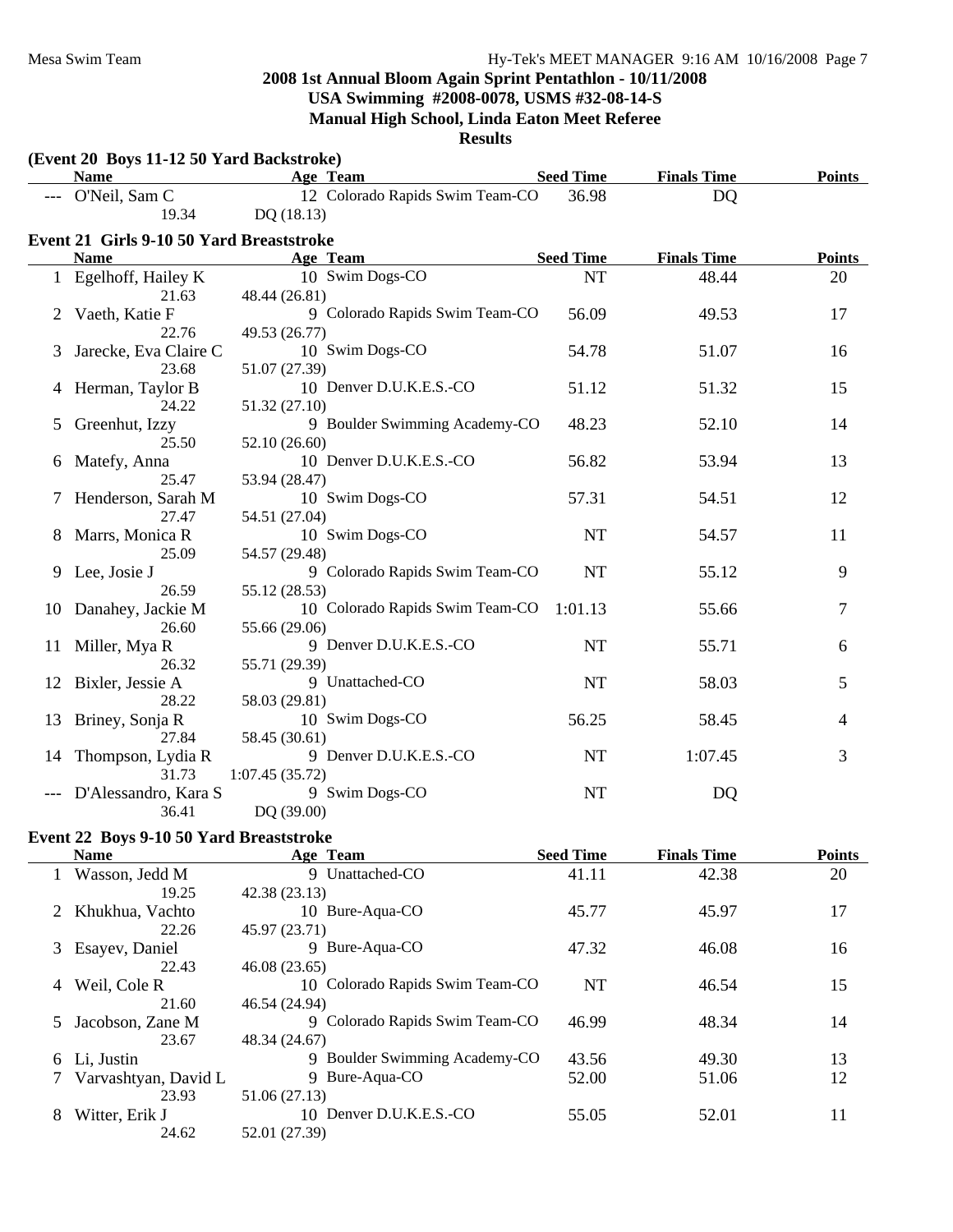# **Results**

# **(Event 22 Boys 9-10 50 Yard Breaststroke)**

|    | <b>Name</b>            | Age Team                       | <b>Seed Time</b> | <b>Finals Time</b> | <b>Points</b> |
|----|------------------------|--------------------------------|------------------|--------------------|---------------|
|    | 9 Tsaturyan, Yervand E | 9 Bure-Aqua-CO                 | 53.75            | 52.44              | 9             |
|    | 25.52                  | 52.44 (26.92)                  |                  |                    |               |
|    | 10 Harvey, Kaj J       | 9 Boulder Swimming Academy-CO  | 54.00            | 53.74              | 7             |
|    | 26.60                  | 53.74 (27.14)                  |                  |                    |               |
| 11 | Gregg, Matthew R       | 10 Denver D.U.K.E.S.-CO        | <b>NT</b>        | 55.39              | 6             |
|    | 25.44                  | 55.39 (29.95)                  |                  |                    |               |
|    | 12 Sarche', Danny A    | 10 Swim Dogs-CO                | 1:04.01          | 57.10              | 5             |
|    | 25.37                  | 57.10 (31.73)                  |                  |                    |               |
| 13 | Davis, Ryan P          | 9 Boulder Swimming Academy-CO  | 55.04            | 1:00.25            | 4             |
|    | 26.49                  | 1:00.25(33.76)                 |                  |                    |               |
|    | 14 Lund, Gregory C     | 9 Boulder Swimming Academy-CO  | 48.55            | 1:01.90            | 3             |
|    | 29.63                  | 1:01.90(32.27)                 |                  |                    |               |
|    | --- Danahey, Joey T    | 9 Colorado Rapids Swim Team-CO | <b>NT</b>        | DQ                 |               |
|    | 33.14                  | DQ $(40.58)$                   |                  |                    |               |
|    | --- Lawson, Kaleb L    | 9 Bure-Aqua-CO                 | 1:09.52          | DQ                 |               |
|    | 33.58                  | DQ (38.71)                     |                  |                    |               |

# **Event 23 Girls 11-12 50 Yard Breaststroke**

|    | <b>Name</b>            | Age Team                        | <b>Seed Time</b> | <b>Finals Time</b> | <b>Points</b> |
|----|------------------------|---------------------------------|------------------|--------------------|---------------|
|    | Vanderpoel, Victoria L | 12 Stars-CO                     | 39.30            | 39.11              | 20            |
|    | 18.84                  | 39.11 (20.27)                   |                  |                    |               |
|    | 2 Hannifin, Gwynneth H | 12 Colorado Rapids Swim Team-CO | 42.12            | 41.47              | 17            |
|    | 18.49                  | 41.47 (22.98)                   |                  |                    |               |
| 3  | Stonesmith, Sienna     | 11 Boulder Swimming Academy-CO  | 42.65            | 43.60              | 16            |
|    | 21.91                  | 43.60 (21.69)                   |                  |                    |               |
| 4  | Valis, Lili G          | 11 Swim Dogs-CO                 | 43.00            | 43.74              | 15            |
|    | 20.40                  | 43.74 (23.34)                   |                  |                    |               |
| 5  | Nash, Isabel G         | 11 Denver D.U.K.E.S.-CO         | 45.95            | 45.52              | 14            |
|    | 21.79                  | 45.52 (23.73)                   |                  |                    |               |
| 6  | Wooden, Summer L       | 12 Denver D.U.K.E.S.-CO         | 53.02            | 47.22              | 13            |
|    | 21.72                  | 47.22 (25.50)                   |                  |                    |               |
|    | 7 Franklin, Colleen S  | 12 Denver D.U.K.E.S.-CO         | <b>NT</b>        | 47.89              | 12            |
|    | 23.36                  | 47.89 (24.53)                   |                  |                    |               |
| 8  | Harris, Patrice N      | 12 Denver D.U.K.E.S.-CO         | NT               | 48.01              | 11            |
|    | 22.79                  | 48.01 (25.22)                   |                  |                    |               |
| 9. | Keller, Sarah M        | 12 Swim Dogs-CO                 | 40.00            | 53.94              | 9             |
|    | 24.46                  | 53.94 (29.48)                   |                  |                    |               |
| 10 | Dunn, Greta R          | 11 Boulder Swimming Academy-CO  | 55.25            | 55.28              | 7             |
|    | 24.52                  | 55.28 (30.76)                   |                  |                    |               |
| 11 | Stevens, Sydney L      | 11 Swim Dogs-CO                 | 1:01.69          | 1:01.74            | 6             |
|    | 27.34                  | 1:01.74(34.40)                  |                  |                    |               |

#### **Event 24 Boys 11-12 50 Yard Breaststroke**

| <b>Name</b>      | Age Team                        | <b>Seed Time</b> | <b>Finals Time</b> | <b>Points</b> |
|------------------|---------------------------------|------------------|--------------------|---------------|
| O'Neil, Sam C    | 12 Colorado Rapids Swim Team-CO | 38.47            | 41.09              | 20            |
| 19.44            | 41.09(21.65)                    |                  |                    |               |
| Wasson, Jordan A | Unattached-CO                   | 39.55            | 41.94              | 17            |
| 19.61            | 41.94 (22.33)                   |                  |                    |               |
| Davis, Owen N    | 11 Rally Sport-CO               | NT               | 44.71              | 16            |
| 22.39            | 44.71 (22.32)                   |                  |                    |               |
| 4 Colley, Kyle M | 12 Denver D.U.K.E.S.-CO         | 53.03            | 45.03              | 15            |
| 22.38            | 45.03 (22.65)                   |                  |                    |               |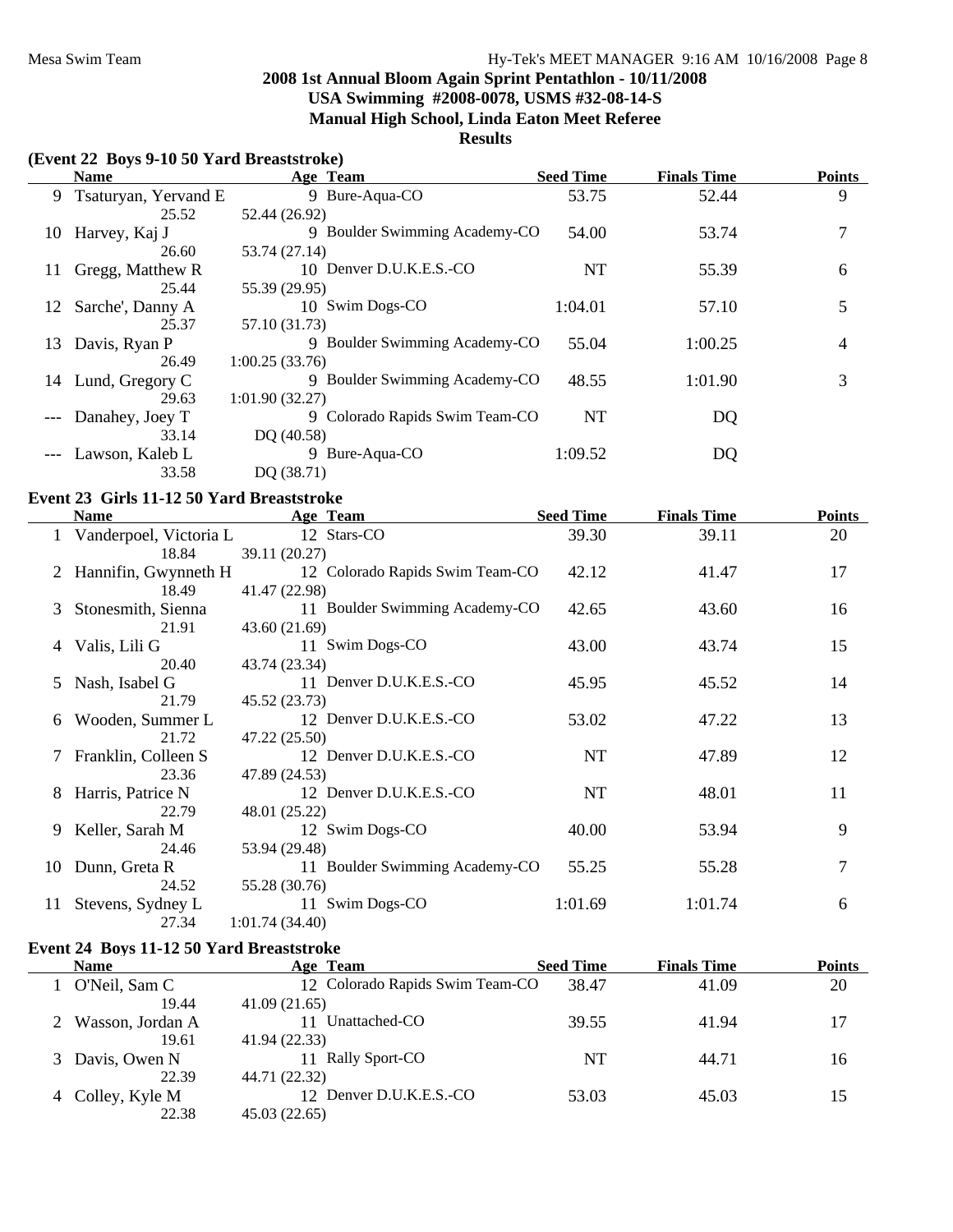#### **Results**

# **(Event 24 Boys 11-12 50 Yard Breaststroke)**

|    | <b>Name</b>           | Age Team                        | <b>Seed Time</b> | <b>Finals Time</b> | <b>Points</b> |
|----|-----------------------|---------------------------------|------------------|--------------------|---------------|
|    | 5 Hendricks, Daniel R | 11 Boulder Swimming Academy-CO  | 49.16            | 45.12              | 14            |
|    | 20.71                 | 45.12 (24.41)                   |                  |                    |               |
| 6  | Schumm, Luke E        | 11 Colorado Rapids Swim Team-CO | 48.44            | 46.33              | 13            |
|    | 20.91                 | 46.33 (25.42)                   |                  |                    |               |
|    | Pasechhyuk, Sergy     | 12 Bure-Aqua-CO                 | NT               | 46.37              | 12            |
|    | 21.98                 | 46.37 (24.39)                   |                  |                    |               |
| 8  | Chen, Michael Z       | 12 Boulder Swimming Academy-CO  | 48.63            | 47.28              | 11            |
|    | 22.52                 | 47.28 (24.76)                   |                  |                    |               |
| 9  | Varvashtyan, Grant R  | 12 Bure-Aqua-CO                 | 46.75            | 47.57              | 9             |
|    | 22.35                 | 47.57 (25.22)                   |                  |                    |               |
| 10 | Prins, Alex P         | 12 Boulder Swimming Academy-CO  | 46.73            | 47.89              |               |
|    | 23.03                 | 47.89 (24.86)                   |                  |                    |               |
|    | Green, Korbin P       | Unattached-CO                   | NT               | 54.07              | 6             |

#### **Event 25 Girls 9-10 50 Yard Freestyle**

|    | <b>Name</b>             | Age Team                        | <b>Seed Time</b> | <b>Finals Time</b> | <b>Points</b>  |
|----|-------------------------|---------------------------------|------------------|--------------------|----------------|
|    | 1 Egelhoff, Hailey K    | 10 Swim Dogs-CO                 | <b>NT</b>        | 37.98              | 20             |
|    | 18.53                   | 37.98 (19.45)                   |                  |                    |                |
|    | Herman, Taylor B        | 10 Denver D.U.K.E.S.-CO         | 38.40            | 38.22              | 17             |
|    | 18.97                   | 38.22 (19.25)                   |                  |                    |                |
| 3  | Vaeth, Katie F          | 9 Colorado Rapids Swim Team-CO  | 43.24            | 39.02              | 16             |
|    | 19.81                   | 39.02 (19.21)                   |                  |                    |                |
|    | 4 Bixler, Jessie A      | 9 Unattached-CO                 | 41.92            | 39.04              | 15             |
|    | 19.33                   | 39.04 (19.71)                   |                  |                    |                |
|    | 5 Greenhut, Izzy        | 9 Boulder Swimming Academy-CO   | 42.07            | 39.43              | 14             |
|    | 19.08                   | 39.43 (20.35)                   |                  |                    |                |
| 6  | Miller, Mya R           | 9 Denver D.U.K.E.S.-CO          | 45.88            | 39.58              | 13             |
|    | 19.39                   | 39.58 (20.19)                   |                  |                    |                |
|    | 7 Matefy, Anna          | 10 Denver D.U.K.E.S.-CO         | 43.19            | 39.82              | 12             |
|    | 18.07                   | 39.82 (21.75)                   |                  |                    |                |
| 8  | Marrs, Monica R         | 10 Swim Dogs-CO                 | <b>NT</b>        | 41.25              | 11             |
|    | 19.21                   | 41.25 (22.04)                   |                  |                    |                |
| 9  | Jarecke, Eva Claire C   | 10 Swim Dogs-CO                 | 43.83            | 41.84              | 9              |
|    | 20.08                   | 41.84 (21.76)                   |                  |                    |                |
| 10 | Henderson, Sarah M      | 10 Swim Dogs-CO                 | 47.01            | 42.86              | $\overline{7}$ |
|    | 21.93                   | 42.86 (20.93)                   |                  |                    |                |
| 11 | Lee, Josie J            | 9 Colorado Rapids Swim Team-CO  | 52.87            | 44.02              | 6              |
|    | 19.45                   | 44.02 (24.57)                   |                  |                    |                |
|    | 12 D'Alessandro, Kara S | 9 Swim Dogs-CO                  | 47.88            | 44.03              | 5              |
|    | 19.43                   | 44.03 (24.60)                   |                  |                    |                |
| 13 | Thompson, Lydia R       | 9 Denver D.U.K.E.S.-CO          | <b>NT</b>        | 44.16              | 4              |
|    | 20.01                   | 44.16 (24.15)                   |                  |                    |                |
|    | 14 Danahey, Jackie M    | 10 Colorado Rapids Swim Team-CO | 49.01            | 46.15              | 3              |
|    | 23.58                   | 46.15 (22.57)                   |                  |                    |                |
| 15 | Briney, Sonja R         | 10 Swim Dogs-CO                 | 42.47            | 46.61              | $\overline{2}$ |
|    | 22.06                   | 46.61 (24.55)                   |                  |                    |                |

# **Event 26 Boys 9-10 50 Yard Freestyle**

| Name              | Age Team        | <b>Seed Time</b> | <b>Finals Time</b> | <b>Points</b> |
|-------------------|-----------------|------------------|--------------------|---------------|
| Wasson, Jedd M    | Unattached-CO   | 33.08            | 33.77              | 20            |
| 16.06             | 33.77 (17.71)   |                  |                    |               |
| 2 Khukhua, Vachto | 10 Bure-Aqua-CO | 34.37            | 34.08              |               |
| 16.33             | 34.08 (17.75)   |                  |                    |               |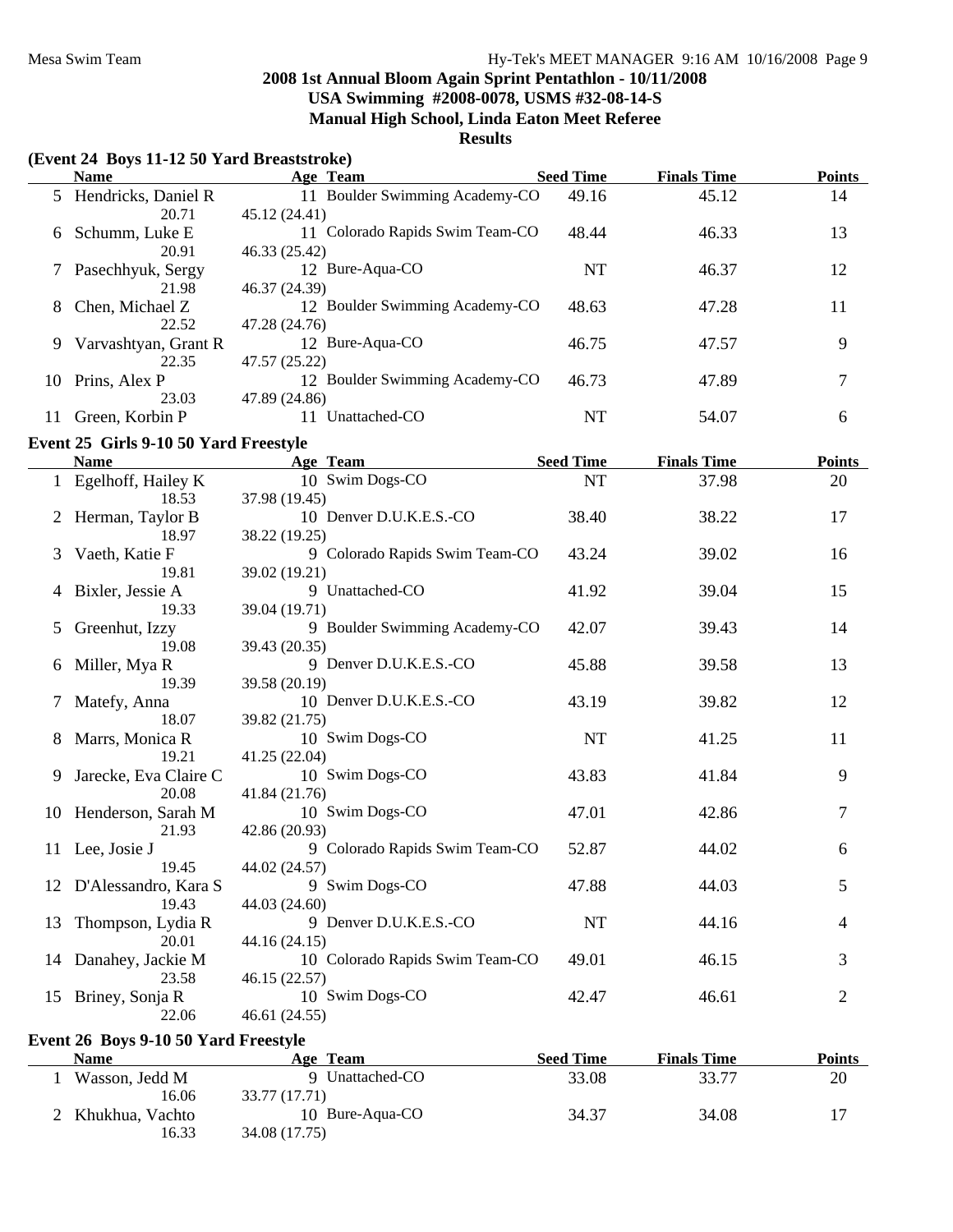**USA Swimming #2008-0078, USMS #32-08-14-S**

**Manual High School, Linda Eaton Meet Referee**

#### **Results**

#### **(Event 26 Boys 9-10 50 Yard Freestyle) Name Team Finals Time Age Seed Time Points** 3 Esayev, Daniel 9 Bure-Aqua-CO 34.62 35.23 16 18.12 35.23 (17.11) 4 Jacobson, Zane M 35.68 15 9 Colorado Rapids Swim Team-CO 35.92 5 Witter, Erik J 35.78 14 10 Denver D.U.K.E.S.-CO 36.33 35.78 35.78 17.11 35.78 (18.67) 6 Li, Justin 9 Boulder Swimming Academy-CO 33.50 36.66 13 17.64 36.66 (19.02) 7 Weil, Cole R 10 Colorado Rapids Swim Team-CO 40.55 38.89 38.89 12 18.37 38.89 (20.52) 8 Varvashtyan, David L 39 Bure-Aqua-CO 39.68 39.84 11 19.55 39.84 (20.29) 9 Gregg, Matthew R 10 Denver D.U.K.E.S.-CO NT 40.16 9 18.45 40.16 (21.71) 10 Tsaturyan, Yervand E 9 Bure-Aqua-CO 43.06 40.67 7 20.14 40.67 (20.53) 11 Davis, Ryan P 40.99 9 Boulder Swimming Academy-CO 41.27 40.99 6 19.31 40.99 (21.68) 12 Harvey, Kaj J 41.14 5 9 Boulder Swimming Academy-CO 39.44 41.14 5 21.05 41.14 (20.09) 13 Sarche', Danny A 10 Swim Dogs-CO 52.35 45.31 4 22.19 45.31 (23.12) 14 Danahey, Joey T 9 Colorado Rapids Swim Team-CO 55.85 47.88 3 23.02 47.88 (24.86) 15 Lawson, Kaleb L 9 Bure-Aqua-CO 53.07 47.90 2 23.28 47.90 (24.62) 16 Lund, Gregory C 9 Boulder Swimming Academy-CO 42.68 48.57 1 21.74 48.57 (26.83) 17 Oss, Jordan T 9 Swim Dogs-CO NT 50.22 23.44 50.22 (26.78)

#### **Event 27 Girls 11-12 50 Yard Freestyle**

|    | Name                     | Age Team                        | <b>Seed Time</b> | <b>Finals Time</b> | <b>Points</b> |
|----|--------------------------|---------------------------------|------------------|--------------------|---------------|
|    | 1 Vanderpoel, Victoria L | 12 Stars-CO                     | 30.20            | 30.38              | 20            |
| 2  | Stonesmith, Sienna       | 11 Boulder Swimming Academy-CO  | 30.94            | 30.45              | 17            |
|    | 15.18                    | 30.45 (15.27)                   |                  |                    |               |
|    | 3 Hannifin, Gwynneth H   | 12 Colorado Rapids Swim Team-CO | 32.67            | 32.88              | 16            |
|    | 15.65                    | 32.88 (17.23)                   |                  |                    |               |
|    | 4 Franklin, Colleen S    | 12 Denver D.U.K.E.S.-CO         | NT               | 33.63              | 15            |
|    | 16.99                    | 33.63 (16.64)                   |                  |                    |               |
| 5  | Keller, Sarah M          | 12 Swim Dogs-CO                 | 34.00            | 33.67              | 14            |
|    | 16.59                    | 33.67 (17.08)                   |                  |                    |               |
| 6  | Nash, Isabel G           | 11 Denver D.U.K.E.S.-CO         | 33.23            | 33.99              | 13            |
|    | 16.52                    | 33.99 (17.47)                   |                  |                    |               |
|    | 7 Harris, Patrice N      | 12 Denver D.U.K.E.S.-CO         | 33.59            | 35.71              | 12            |
|    | 17.47                    | 35.71 (18.24)                   |                  |                    |               |
| 8  | Wooden, Summer L         | 12 Denver D.U.K.E.S.-CO         | 40.18            | 36.24              | 11            |
|    | 17.21                    | 36.24 (19.03)                   |                  |                    |               |
| 9  | Dunn, Greta R            | 11 Boulder Swimming Academy-CO  | 37.91            | 37.68              | 9             |
|    | 17.48                    | 37.68 (20.20)                   |                  |                    |               |
| 10 | Dai, Isabella Y          | 12 Denver D.U.K.E.S.-CO         | 42.09            | 37.85              | 7             |
| 11 | Valis, Lili G            | 11 Swim Dogs-CO                 | 37.00            | 39.34              | 6             |
|    | 18.51                    | 39.34 (20.83)                   |                  |                    |               |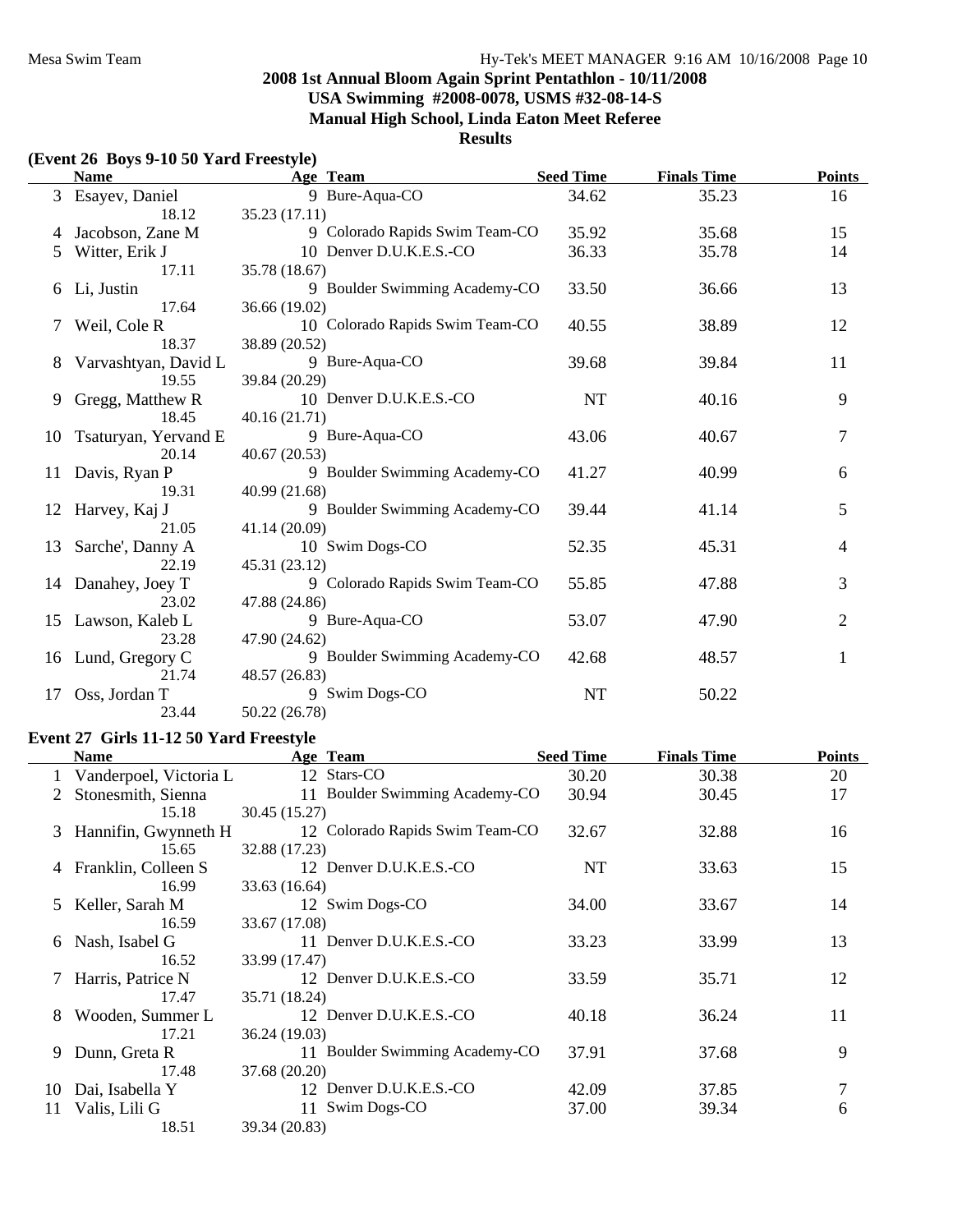# **2008 1st Annual Bloom Again Sprint Pentathlon - 10/11/2008 USA Swimming #2008-0078, USMS #32-08-14-S**

**Manual High School, Linda Eaton Meet Referee**

|    | (Event 27 Girls 11-12 50 Yard Freestyle)<br><b>Name</b> | Age Team                        | <b>Seed Time</b> | <b>Finals Time</b> | <b>Points</b> |
|----|---------------------------------------------------------|---------------------------------|------------------|--------------------|---------------|
|    |                                                         | 11 Swim Dogs-CO                 | 40.20            | 42.51              | 5             |
| 12 | Stevens, Sydney L<br>20.58                              | 42.51 (21.93)                   |                  |                    |               |
|    |                                                         |                                 |                  |                    |               |
|    | Event 28 Boys 11-12 50 Yard Freestyle                   |                                 |                  |                    |               |
|    | <b>Name</b>                                             | Age Team                        | <b>Seed Time</b> | <b>Finals Time</b> | <b>Points</b> |
|    | Colley, Kyle M                                          | 12 Denver D.U.K.E.S.-CO         | 28.41            | 29.15              | 20            |
|    | Wasson, Jordan A                                        | 11 Unattached-CO                | 29.08            | 30.12              | 17            |
| 3  | Schumm, Luke E                                          | 11 Colorado Rapids Swim Team-CO | 30.55            | 32.30              | 16            |
| 4  | Prins, Alex P                                           | 12 Boulder Swimming Academy-CO  | 32.52            | 32.48              | 15            |
|    | 16.12                                                   | 32.48 (16.36)                   |                  |                    |               |
| 5  | Hendricks, Daniel R                                     | 11 Boulder Swimming Academy-CO  | 36.85            | 33.06              | 14            |
|    | 16.37                                                   | 33.06 (16.69)                   |                  |                    |               |
| 6  | O'Neil, Sam C                                           | 12 Colorado Rapids Swim Team-CO | 32.43            | 33.26              | 13            |
|    | 16.54                                                   | 33.26 (16.72)                   |                  |                    |               |
|    | Davis, Owen N                                           | 11 Rally Sport-CO               | NT               | 33.98              | 12            |
|    | 16.50                                                   | 33.98 (17.48)                   |                  |                    |               |
| 8  | Pasechhyuk, Sergy                                       | 12 Bure-Aqua-CO                 | NT               | 36.64              | 11            |
|    | 17.93                                                   | 36.64 (18.71)                   |                  |                    |               |
| 9  | Chen, Michael Z                                         | 12 Boulder Swimming Academy-CO  | 41.06            | 37.23              | 9             |
|    | 17.83                                                   | 37.23 (19.40)                   |                  |                    |               |
| 10 | Biggers, Erik W                                         | 12 Swim Dogs-CO                 | <b>NT</b>        | 37.25              | $\tau$        |
| 11 | Varvashtyan, Grant R                                    | 12 Bure-Aqua-CO                 | 39.81            | 39.70              | 6             |
|    | 18.96                                                   | 39.70 (20.74)                   |                  |                    |               |
| 12 | Green, Korbin P                                         | 11 Unattached-CO                | 44.14            | 46.08              | 5             |
|    | 20.90                                                   | 46.08(25.18)                    |                  |                    |               |
|    | Event 29 Girls 9-10 100 Yard IM                         |                                 |                  |                    |               |
|    | <b>Name</b>                                             | Age Team                        | <b>Seed Time</b> | <b>Finals Time</b> | <b>Points</b> |
|    | Egelhoff, Hailey K                                      | 10 Swim Dogs-CO                 | 1:46.38          | 1:36.08            | 20            |
|    |                                                         |                                 |                  |                    |               |

| 1 Egelhoff, Hailey K     |                                                    | 10 Swim Dogs-CO 1:46.38                 | 1:36.08 | 20 |
|--------------------------|----------------------------------------------------|-----------------------------------------|---------|----|
| 21.35                    | $45.23(23.88)$ 1:15.56 (30.33)                     | 1:36.08(20.52)                          |         |    |
| 2 Greenhut, Izzy         |                                                    | 9 Boulder Swimming Academy-CO 1:50.14   | 1:38.77 | 17 |
| 22.74                    | 47.08 (24.34) 1:16.50 (29.42) 1:38.77 (22.27)      |                                         |         |    |
| 3 Matefy, Anna           | 10 Denver D.U.K.E.S.-CO                            | 1:59.09                                 | 1:39.13 | 16 |
| 21.89                    | 44.19 (22.30) 1:17.71 (33.52) 1:39.13 (21.42)      |                                         |         |    |
| 4 Herman, Taylor B       | 10 Denver D.U.K.E.S.-CO                            | 1:37.68                                 | 1:41.08 | 15 |
| 23.15                    | $49.89(26.74)$ 1:19.85 (29.96)                     | 1:41.08(21.23)                          |         |    |
| 5 Vaeth, Katie F         |                                                    | 9 Colorado Rapids Swim Team-CO 1:48.79  | 1:43.81 | 14 |
| 25.23                    | $52.97(27.74)$ $1:24.12(31.15)$                    | 1:43.81(19.69)                          |         |    |
| 6 Bixler, Jessie A       | 9 Unattached-CO                                    | 1:52.37                                 | 1:45.11 | 13 |
| 24.34                    | $52.22(27.88)$ $1:23.67(31.45)$ $1:45.11(21.44)$   |                                         |         |    |
| 7 Henderson, Sarah M     | 10 Swim Dogs-CO                                    | 1:52.19                                 | 1:47.86 | 12 |
| 26.20                    | $53.33(27.13)$ $1:25.47(32.14)$ $1:47.86(22.39)$   |                                         |         |    |
| 8 Miller, Mya R          | 9 Denver D.U.K.E.S.-CO                             | 2:15.90                                 | 1:49.36 | 11 |
| 22.47                    | $48.49(26.02)$ 1:24.62 (36.13)                     | 1:49.36(24.74)                          |         |    |
| 9 Danahey, Jackie M      |                                                    | 10 Colorado Rapids Swim Team-CO 1:59.25 | 1:49.40 | 9  |
| 25.18                    | $52.38(27.20)$ $1:24.63(32.25)$                    | 1:49.40(24.77)                          |         |    |
| 10 Jarecke, Eva Claire C | 10 Swim Dogs-CO                                    | 1:59.65                                 | 1:52.55 |    |
| 25.97                    | 55.98 (30.01) 1:26.87 (30.89) 1:52.55 (25.68)      |                                         |         |    |
| 11 Lee, Josie J          |                                                    | 9 Colorado Rapids Swim Team-CO 2:22.12  | 1:56.32 | 6  |
| 29.93                    | 58.19 (28.26) 1:31.89 (33.70) 1:56.32 (24.43)      |                                         |         |    |
| 12 Marrs, Monica R       | 10 Swim Dogs-CO                                    | NT                                      | 1:57.55 | 5  |
| 28.24                    | $1:01.32(33.08)$ $1:34.14(32.82)$ $1:57.55(23.41)$ |                                         |         |    |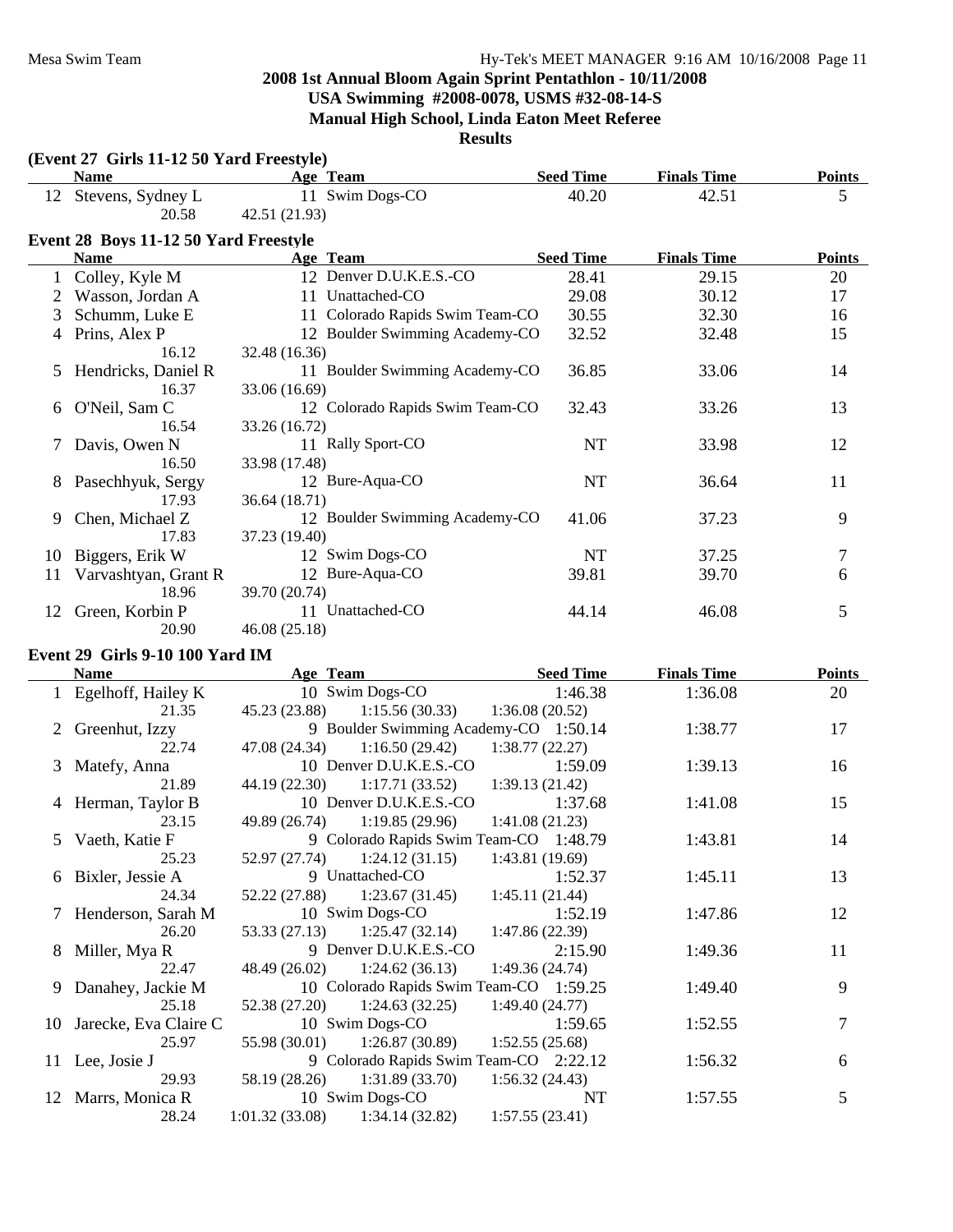**Results**

|   | (Event 29 Girls 9-10 100 Yard IM)     |                                     |                                               |                                        |                    |                |
|---|---------------------------------------|-------------------------------------|-----------------------------------------------|----------------------------------------|--------------------|----------------|
|   | <b>Name</b>                           | <b>Example 2</b> Age Team           |                                               | <b>Seed Time</b>                       | <b>Finals Time</b> | <b>Points</b>  |
|   | 13 Briney, Sonja R                    |                                     | 10 Swim Dogs-CO                               | NT                                     | 2:02.94            | $\overline{4}$ |
|   | 27.93                                 | $1:02.81(34.88)$ $2:02.94(1:00.13)$ |                                               |                                        |                    |                |
|   | 14 Thompson, Lydia R                  |                                     | 9 Denver D.U.K.E.S.-CO                        | <b>NT</b>                              | 2:04.58            | $\overline{3}$ |
|   | 29.22                                 | $1:00.90(31.68)$ $1:37.36(36.46)$   |                                               | 2:04.58(27.22)                         |                    |                |
|   | 15 D'Alessandro, Kara S               |                                     | 9 Swim Dogs-CO                                | <b>NT</b>                              | 2:25.61            | $\overline{2}$ |
|   | 37.43                                 | $1:12.65(35.22)$ $2:01.21(48.56)$   |                                               | 2:25.61(24.40)                         |                    |                |
|   | <b>Event 30 Boys 9-10 100 Yard IM</b> |                                     |                                               |                                        |                    |                |
|   | <b>Name</b>                           | Age Team                            |                                               | <b>Seed Time</b>                       | <b>Finals Time</b> | <b>Points</b>  |
|   | 1 Wasson, Jedd M                      |                                     | 9 Unattached-CO                               | 1:24.08                                | 1:27.20            | 20             |
|   | 18.29                                 |                                     | $40.75(22.46)$ 1:06.48 (25.73)                | 1:27.20(20.72)                         |                    |                |
|   | 2 Khukhua, Vachto                     |                                     | 10 Bure-Aqua-CO                               | 1:26.85                                | 1:29.66            | 17             |
|   | 18.95                                 |                                     | 42.73 (23.78) 1:09.25 (26.52)                 | 1:29.66(20.41)                         |                    |                |
|   | 3 Li, Justin                          |                                     |                                               | 9 Boulder Swimming Academy-CO 1:31.82  | 1:30.48            | 16             |
|   | 19.21                                 |                                     | $41.14(21.93)$ $1:09.49(28.35)$               | 1:30.48(20.99)                         |                    |                |
|   | Weil, Cole R                          |                                     | 10 Colorado Rapids Swim Team-CO               | NT                                     | 1:30.83            | 15             |
|   | 17.89                                 | 41.34(23.45)                        |                                               | $1:08.24(26.90)$ $1:30.83(22.59)$      |                    |                |
| 5 | Esayev, Daniel                        |                                     | 9 Bure-Aqua-CO                                | 1:29.30                                | 1:31.67            | 14             |
|   | 21.50                                 |                                     | 45.52 (24.02) 1:12.94 (27.42) 1:31.67 (18.73) |                                        |                    |                |
| 6 | Jacobson, Zane M                      |                                     |                                               | 9 Colorado Rapids Swim Team-CO 1:30.89 | 1:33.93            | 13             |
|   | 21.97                                 |                                     | 44.69 (22.72) 1:13.24 (28.55)                 | 1:33.93(20.69)                         |                    |                |
| 7 | Harvey, Kaj J                         |                                     |                                               | 9 Boulder Swimming Academy-CO 1:37.36  | 1:39.34            | 12             |
|   | 24.42                                 | 46.09(21.67)                        | 1:17.40(31.31)                                | 1:39.34(21.94)                         |                    |                |
|   | 8 Gregg, Matthew R                    |                                     | 10 Denver D.U.K.E.S.-CO                       | <b>NT</b>                              | 1:42.40            | 11             |
|   | 21.72                                 |                                     | $46.17(24.45)$ 1:18.20(32.03)                 | 1:42.40(24.20)                         |                    |                |
|   | 9 Varvashtyan, David L                |                                     | 9 Bure-Aqua-CO                                | 1:39.64                                | 1:43.59            | 9              |
|   | 24.85                                 |                                     | $52.54(27.69)$ $1:21.35(28.81)$               | 1:43.59(22.24)                         |                    |                |
|   | 10 Davis, Ryan P                      |                                     |                                               | 9 Boulder Swimming Academy-CO 1:42.78  | 1:48.91            | $\overline{7}$ |
|   |                                       | 53.18()                             |                                               | $1:25.26(32.08)$ $1:48.91(23.65)$      |                    |                |
|   | 11 Tsaturyan, Yervand E               |                                     | 9 Bure-Aqua-CO                                | 1:44.84                                | 1:54.42            | 6              |
|   | 27.77                                 |                                     | $57.48(29.71)$ 1:29.35 (31.87)                | 1:54.42(25.07)                         |                    |                |
|   | 12 Lund, Gregory C                    |                                     |                                               | 9 Boulder Swimming Academy-CO 2:09.43  | 1:58.04            | 5              |
|   | 29.19                                 |                                     | $57.70(28.51)$ 1:29.83 (32.13)                | 1:58.04(28.21)                         |                    |                |

#### **Event 31 Girls 11-12 100 Yard IM**

| <b>Name</b>              | Age Team                                                       |                                        | <b>Seed Time</b> | <b>Finals Time</b> | <b>Points</b> |
|--------------------------|----------------------------------------------------------------|----------------------------------------|------------------|--------------------|---------------|
| 1 Vanderpoel, Victoria L | 12 Stars-CO                                                    |                                        | 1:15.49          | 1:13.59            | 20            |
| 16.11                    | $33.66(17.55)$ $55.77(22.11)$                                  | 1:13.59 (17.82)                        |                  |                    |               |
| 2 Stonesmith, Sienna     |                                                                | 11 Boulder Swimming Academy-CO 1:18.99 |                  | 1:17.44            | 17            |
| 16.17                    | 35.56 (19.39) 59.97 (24.41) 1:17.44 (17.47)                    |                                        |                  |                    |               |
|                          | 3 Hannifin, Gwynneth H 12 Colorado Rapids Swim Team-CO 1:24.48 |                                        |                  | 1:27.22            | 16            |
| 18.63                    | 41.51 (22.88)                                                  | $1:06.98(25.47)$ $1:27.22(20.24)$      |                  |                    |               |
| 4 Nash, Isabel G         | 11 Denver D.U.K.E.S.-CO                                        |                                        | 1:27.98          | 1:28.74            | 15            |
| 18.65                    | 43.30 (24.65)                                                  | 1:28.74(20.02)<br>1:08.72(25.42)       |                  |                    |               |

13 Sarche', Danny A 10 Swim Dogs-CO 2:35.50 2:03.65 4

14 Lawson, Kaleb L 9 Bure-Aqua-CO 2:07.56 2:18.84 3

30.86 1:02.70 (31.84) 1:35.34 (32.64) 2:03.65 (28.31)

34.49 1:04.04 (29.55) 1:50.42 (46.38) 2:18.84 (28.42) --- Witter, Erik J 10 Denver D.U.K.E.S.-CO 1:33.50 DQ 19.32 40.13 (20.81) 1:09.33 (29.20) DQ (21.98) --- Danahey, Joey T 9 Colorado Rapids Swim Team-CO NT DQ

1:00.39 ( ) DQ (1:08.21)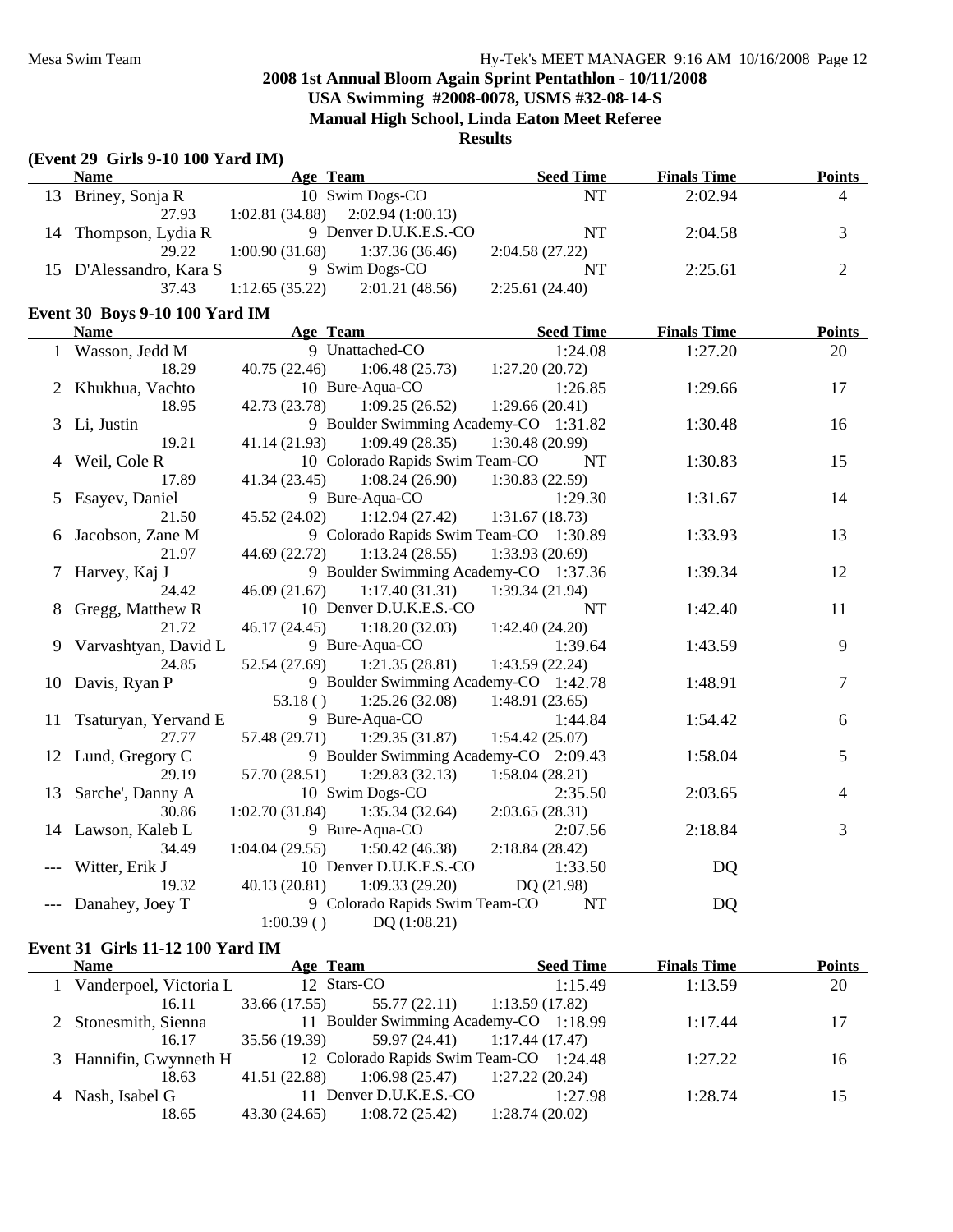#### **(Event 31 Girls 11-12 100 Yard IM)**

|    | <b>Name</b>           | Age Team      |                                        | <b>Seed Time</b> | <b>Finals Time</b> | <b>Points</b> |
|----|-----------------------|---------------|----------------------------------------|------------------|--------------------|---------------|
|    | 5 Franklin, Colleen S |               | 12 Denver D.U.K.E.S.-CO                | <b>NT</b>        | 1:29.06            | 14            |
|    | 18.90                 | 43.28 (24.38) | 1:09.79(26.51)                         | 1:29.06(19.27)   |                    |               |
|    | 6 Harris, Patrice N   |               | 12 Denver D.U.K.E.S.-CO                | NT               | 1:30.67            | 13            |
|    | 19.75                 | 42.66 (22.91) | 1:10.41(27.75)                         | 1:30.67(20.26)   |                    |               |
|    | 7 Dunn, Greta R       |               | 11 Boulder Swimming Academy-CO 1:38.33 |                  | 1:32.06            | 12            |
|    | 19.31                 | 40.24 (20.93) | 1:10.42(30.18)                         | 1:32.06(21.64)   |                    |               |
|    | 8 Wooden, Summer L    |               | 12 Denver D.U.K.E.S.-CO                | <b>NT</b>        | 1:34.07            | 11            |
|    | 21.04                 |               | $46.39(25.35)$ 1:13.64 (27.25)         | 1:34.07(20.43)   |                    |               |
|    | 9 Keller, Sarah M     |               | 12 Swim Dogs-CO                        | 1:22.00          | 1:36.60            | 9             |
|    | 21.86                 |               | $45.10(23.24)$ $1:17.08(31.98)$        | 1:36.60(19.52)   |                    |               |
| 10 | Valis, Lili G         |               | 11 Swim Dogs-CO                        | 1:20.00          | 1:37.52            |               |
|    | 22.91                 |               | $49.41(26.50)$ 1:14.78 (25.37)         | 1:37.52(22.74)   |                    |               |
| 11 | Stevens, Sydney L     |               | 11 Swim Dogs-CO                        | 2:11.28          | 1:59.06            | 6             |
|    | 27.62                 | 57.71 (30.09) | 1:34.67(36.96)                         | 1:59.06(24.39)   |                    |               |
|    | Dai, Isabella Y       |               | 12 Denver D.U.K.E.S.-CO                | NT               | DQ                 |               |
|    |                       | 47.89()       | 1:18.64(30.75)                         | DQ(23.91)        |                    |               |

### **Event 32 Boys 11-12 100 Yard IM**

| <b>Name</b>            | Age Team      |                   | <b>Seed Time</b>                        | <b>Finals Time</b> | <b>Points</b> |
|------------------------|---------------|-------------------|-----------------------------------------|--------------------|---------------|
| O'Neil, Sam C          |               |                   | 12 Colorado Rapids Swim Team-CO 1:18.12 | 1:22.65            | 20            |
| 18.12                  | 39.78 (21.66) | 1:04.66(24.88)    | 1:22.65(17.99)                          |                    |               |
| 2 Prins, Alex P        |               |                   | 12 Boulder Swimming Academy-CO 1:23.96  | 1:23.81            | 17            |
| 16.74                  | 37.93 (21.19) | 1:05.20(27.27)    | 1:23.81(18.61)                          |                    |               |
| 3 Davis, Owen N        |               | 11 Rally Sport-CO | NT                                      | 1:27.25            | 16            |
| 4 Pasechhyuk, Sergy    |               | 12 Bure-Aqua-CO   | NT                                      | 1:34.87            | 15            |
| 20.90                  | 45.06 (24.16) | 1:14.85(29.79)    | 1:34.87(20.02)                          |                    |               |
| 5 Varvashtyan, Grant R |               | 12 Bure-Aqua-CO   | 1:46.81                                 | 1:38.15            | 14            |
| 22.67                  | 46.38 (23.71) | 1:15.28(28.90)    | 1:38.15(22.87)                          |                    |               |
| Green, Korbin P        |               | Unattached-CO     | 2:24.94                                 | 1:45.10            | 13            |

#### **Event 36 Boys 11-12 200 Yard IM**

|   | <b>Name</b>           | Age Team       |                         | <b>Seed Time</b>                        | <b>Finals Time</b> | <b>Points</b> |
|---|-----------------------|----------------|-------------------------|-----------------------------------------|--------------------|---------------|
|   | Wasson, Jordan A      | 11             | Unattached-CO           | 2:39.51                                 | 2:40.89            | 20            |
|   | 55.77                 | 1:15.11(19.34) | 1:39.63(24.52)          | 2:03.83(24.20)                          |                    |               |
|   | 2:23.18(19.35)        | 2:40.91(17.73) | 2:40.89()               |                                         |                    |               |
|   | 2 Colley, Kyle M      |                | 12 Denver D.U.K.E.S.-CO | <b>NT</b>                               | 2:48.24            | 17            |
|   | 58.96                 | 1:19.25(20.29) | 1:45.60(26.35)          | 2:13.25(27.65)                          |                    |               |
|   | 2:30.86(17.61)        | 2:51.00(20.14) | 2:48.24()               |                                         |                    |               |
|   | 3 Hendricks, Daniel R |                |                         | 11 Boulder Swimming Academy-CO 3:14.22  | 2:56.47            | 16            |
|   | 1:02.98               | 1:25.79(22.81) | 1:52.21(26.42)          | 2:19.46(27.25)                          |                    |               |
|   | 2:37.69(18.23)        | 2:56.17(18.48) | 2:56.47(0.30)           |                                         |                    |               |
| 4 | Schumm, Luke E        |                |                         | 11 Colorado Rapids Swim Team-CO 2:54.60 | 3:01.55            | 15            |
|   | 1:02.06               | 1:23.37(21.31) | 1:52.44(29.07)          | 2:19.46(27.02)                          |                    |               |
|   | 2:40.62(21.16)        | 3:01.47(20.85) | 3:01.55(0.08)           |                                         |                    |               |
|   | Chen, Michael Z       |                |                         | 12 Boulder Swimming Academy-CO 3:21.55  | 3:25.88            | 14            |
|   |                       | 48.85()        |                         | 1:37.24()                               |                    |               |
|   | 2:07.95(30.71)        | 2:36.68(28.73) | 3:02.97(26.29)          | 3:25.88(22.91)                          |                    |               |

#### **Event 37 Girls 13-14 50 Yard Butterfly**

| Name                | Age Team                       | <b>Seed Time</b> | <b>Finals Time</b> | <b>Points</b> |
|---------------------|--------------------------------|------------------|--------------------|---------------|
| Commander, Morgan R | 13 Boulder Swimming Academy-CO | 29.43            | 33.04              |               |
| 2 Houlihan, Erin P  | 13 Boulder Swimming Academy-CO | 31.50            | 33.09              |               |
| 3 Witter, Paige K   | 13 Denver D.U.K.E.S.-CO        | 33.76            | 33.67              |               |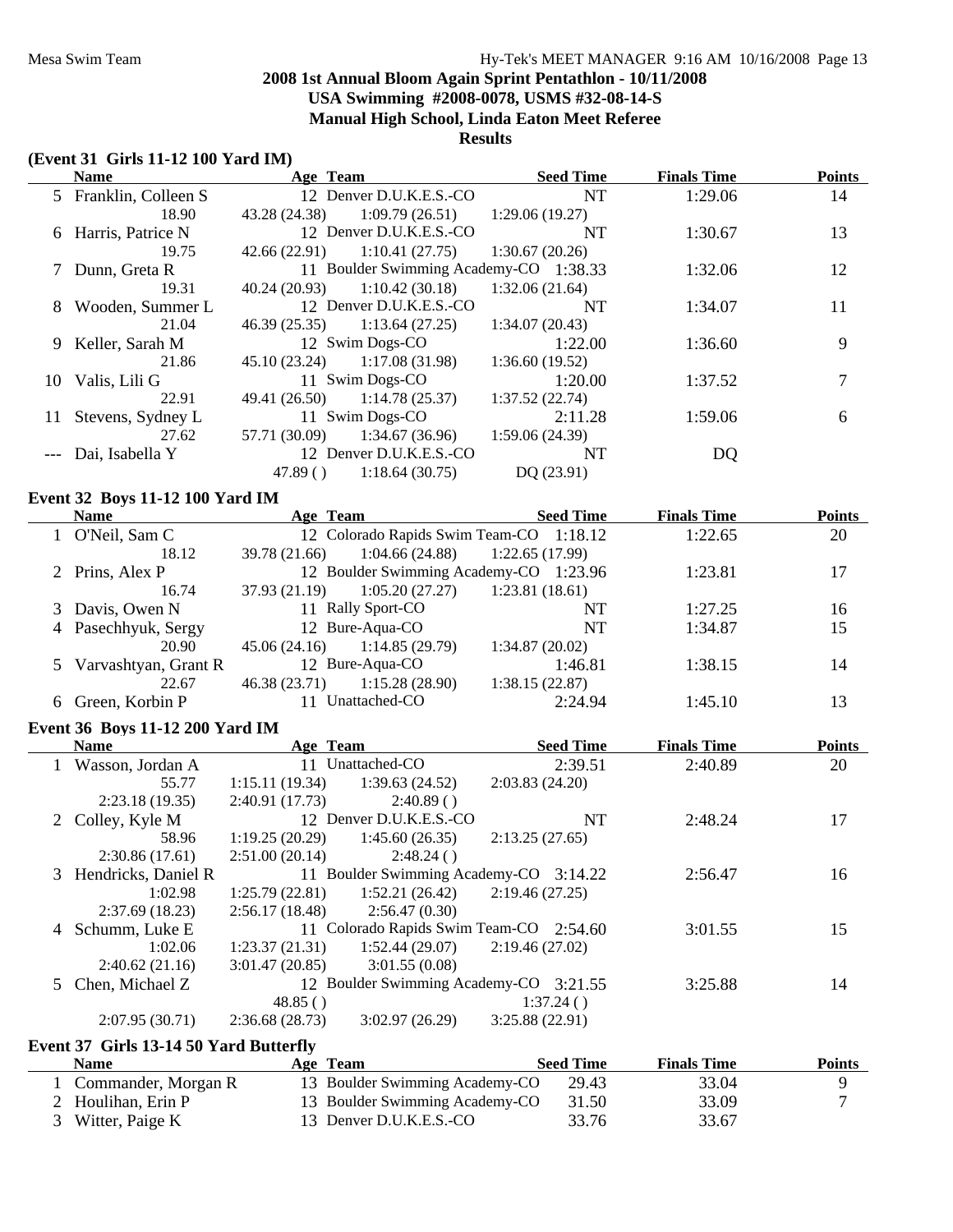**USA Swimming #2008-0078, USMS #32-08-14-S**

**Manual High School, Linda Eaton Meet Referee**

**Results**

|    | (Event 37 Girls 13-14 50 Yard Butterfly) |    |                                |                  |                    |               |
|----|------------------------------------------|----|--------------------------------|------------------|--------------------|---------------|
|    | <b>Name</b>                              |    | Age Team                       | <b>Seed Time</b> | <b>Finals Time</b> | <b>Points</b> |
|    | Veiegele, Heidi                          |    | 13 Boulder Swimming Academy-CO | 33.06            | 33.96              | 5             |
|    | Heiden, Camille C                        | 13 | Boulder Swimming Academy-CO    | 35.04            | 34.12              | 4             |
| 6  | Weinheimer, Ann R                        | 13 | Boulder Swimming Academy-CO    | 36.04            | 34.43              | 3             |
|    | Hannifin, Elizabeth                      | 13 | Colorado Rapids Swim Team-CO   | 37.13            | 35.91              | 2             |
| 8  | Hendricks, Sarah L                       | 13 | Boulder Swimming Academy-CO    | 34.86            | 36.00              |               |
| 9  | Briney, Chloe A                          | 13 | Swim Dogs-CO                   | 39.88            | 37.48              |               |
| 10 | Jaynes, Emily                            | 14 | Denver D.U.K.E.S.-CO           | 41.43            | 39.71              |               |
| 11 | Bure, Anna                               |    | 14 Bure-Aqua-CO                | NT               | 42.10              |               |
|    | Event 38 Boys 13-14 50 Yard Butterfly    |    |                                |                  |                    |               |
|    | <b>Name</b>                              |    | Age Team                       | <b>Seed Time</b> | <b>Finals Time</b> | <b>Points</b> |
|    | Botyarov, Michael                        |    | 14 Bure-Aqua-CO                | 30.36            | 30.37              | 9             |
|    | Harvey, Sebastian D                      | 13 | Boulder Swimming Academy-CO    | 30.05            | 30.46              | 7             |
| 3  | Kubancik, John R                         | 13 | Boulder Swimming Academy-CO    | 32.50            | 31.43              |               |
|    | Corrigan, Connor J                       | 13 | Boulder Swimming Academy-CO    | 31.13            | 32.22              | 5             |
|    | West, Alex L                             | 13 | Boulder Swimming Academy-CO    | 34.27            | 33.19              | 4             |
| 6  | Beachley, Mark C                         | 13 | Denver D.U.K.E.S.-CO           | NT               | 33.39              | 3             |
|    | Margittai, Dylan T                       | 14 | Swim Dogs-CO                   | NT               | 34.19              | 2             |
| 8  | Traktinskiy, Ilya                        | 13 | Bure-Aqua-CO                   | 39.11            | 34.50              |               |
|    |                                          |    |                                |                  |                    |               |

|    | гуание                |     | дее теаш                        | Seed Thile | гшать типе | г ошь |
|----|-----------------------|-----|---------------------------------|------------|------------|-------|
|    | 1 Botyarov, Michael   |     | 14 Bure-Aqua-CO                 | 30.36      | 30.37      | 9     |
|    | 2 Harvey, Sebastian D | 13. | Boulder Swimming Academy-CO     | 30.05      | 30.46      |       |
|    | 3 Kubancik, John R    |     | 13 Boulder Swimming Academy-CO  | 32.50      | 31.43      |       |
|    | 4 Corrigan, Connor J  |     | 13 Boulder Swimming Academy-CO  | 31.13      | 32.22      |       |
|    | 5 West, Alex L        |     | 13 Boulder Swimming Academy-CO  | 34.27      | 33.19      | 4     |
|    | 6 Beachley, Mark C    |     | 13 Denver D.U.K.E.S.-CO         | NT         | 33.39      |       |
|    | Margittai, Dylan T    |     | 14 Swim Dogs-CO                 | NT         | 34.19      |       |
| 8  | Traktinskiy, Ilya     |     | 13 Bure-Aqua-CO                 | 39.11      | 34.50      |       |
| 9. | Epstein, Jackson A    |     | 13 Swim Dogs-CO                 | 38.95      | 35.59      |       |
| 10 | Danahey, Jamie S      |     | 13 Colorado Rapids Swim Team-CO | <b>NT</b>  | 36.16      |       |
| 11 | Conway, Will E        |     | 14 Boulder Swimming Academy-CO  | 36.97      | 36.44      |       |
|    | 12 Svezintsev, Daniel |     | 13 Bure-Aqua-CO                 | NT         | 42.06      |       |

#### **Event 39 Women 50 Yard Butterfly**

|    | <b>Name</b>                           |    | Age Team                        | <b>Seed Time</b> | <b>Finals Time</b> | <b>Points</b>  |
|----|---------------------------------------|----|---------------------------------|------------------|--------------------|----------------|
|    | Seavall, Kelly                        |    | 39 Inverness Masters            | 29.00            | 29.69              | 9              |
|    | Houlihan, Myla J                      |    | 45 Boulder Area Masters         | 32.00            | 31.40              | 7              |
| 3  | Jaynes, Jessica                       |    | Denver D.U.K.E.S.-CO            | 39.05            | 31.67              |                |
|    | Bates, Penny S                        | 47 | Unattached-CO                   | 34.00            | 32.49              | 5              |
| 5  | Vanderpoel, Nicole                    | 44 | <b>Inverness Masters</b>        | 32.95            | 32.83              | 4              |
| 6  | Crino, Heide                          | 42 | <b>Inverness Masters</b>        | <b>NT</b>        | 35.15              | 3              |
|    | Havranek, Rachel E                    |    | 16 Denver D.U.K.E.S.-CO         | <b>NT</b>        | 35.45              | $\overline{2}$ |
| 8  | Lenssen, Maureen                      | 47 | Unattached-CO                   | NT               | 37.86              | 1              |
| 9  | Johnston, Dana L                      |    | 46 Swim Dogs-CO                 | 37.00            | 38.01              |                |
| 10 | Nolte, Susan D                        | 47 | <b>Inverness Masters</b>        | 37.80            | 38.45              |                |
| 11 | Oberg, Jane C                         | 71 | Dac                             | 42.00            | 44.57              |                |
| 12 | Hashimoto, Christine                  | 61 | Unattached-CO                   | NT               | 45.96              |                |
| 13 | Clapp, Christine                      |    | 42 Inverness Masters            | 50.00            | 50.53              |                |
|    | <b>Event 40 Men 50 Yard Butterfly</b> |    |                                 |                  |                    |                |
|    | <b>Name</b>                           |    | Age Team                        | <b>Seed Time</b> | <b>Finals Time</b> | <b>Points</b>  |
|    | O'Sullivan, Chris D                   |    | 33 Unattached-CO                | 26.00            | 24.63              | 9              |
|    | Buckley, Ethan                        | 33 | Bee Gee                         | 29.00            | 25.33              | 7              |
| 3  | Berman, Jonson R                      |    | 16 Colorado Rapids Swim Team-CO | 28.85            | 26.31              |                |
| 4  | Lenssen, Nathan J                     | 17 | Unattached-CO                   | 29.31            | 26.52              | 5              |

5 Eldredge, Aleander C 18 Unattached-CO NT 26.55 4 Levassuer, Andrew 26.56 3 44 Squids 26.32 7 Munns, Jonathan D 26.62 2 18 Unattached-CO NT 26.62 2 8 Glover, Heath L 26.71 1 17 Unattached-CO NT 26.71 1 1

9 Perry, Seth M 15 Swim Dogs-CO 27.50 26.74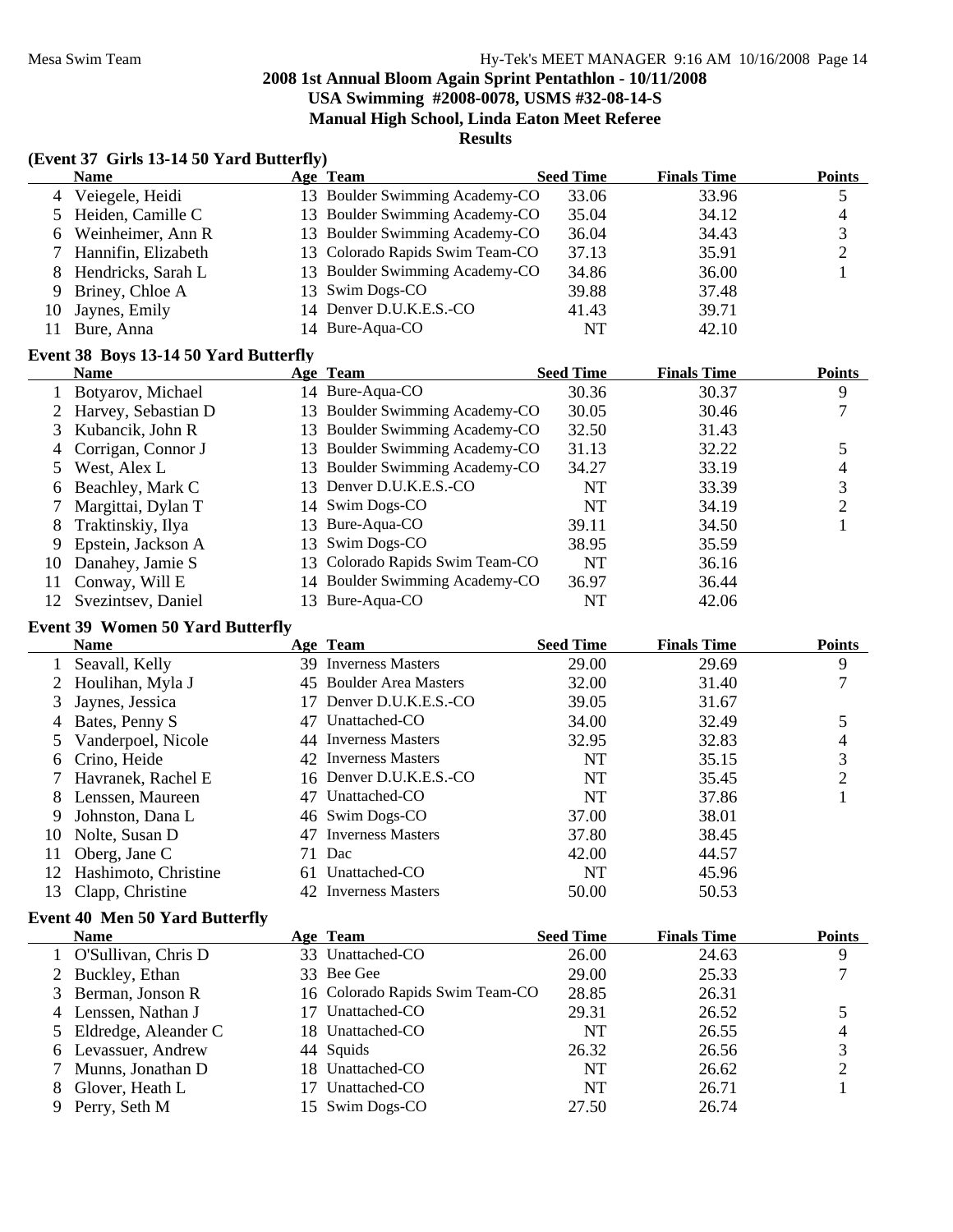#### **Results**

# **(Event 40 Men 50 Yard Butterfly)**

|                     | <b>Name</b>                             |    | Age Team                                   | <b>Seed Time</b> | <b>Finals Time</b> | <b>Points</b>  |
|---------------------|-----------------------------------------|----|--------------------------------------------|------------------|--------------------|----------------|
| 10                  | Andrews, Mike                           |    | 41 Team Vortex                             | 26.50            | 26.79              |                |
| 11                  | Cox, Michael J                          |    | 30 Bee Gee                                 | 26.50            | 27.02              |                |
| 12                  | Nolte, Christopher C                    |    | 51 Inverness Masters                       | 30.00            | 28.76              |                |
| 12                  | Walters, Eli L                          |    | 17 Boulder Swimming Academy-CO             | 33.02            | 28.76              |                |
| 14                  | Hoftiezer, Scott                        |    | 38 Dac                                     | NT               | 29.38              |                |
| 15                  | Perry, Sam L                            |    | 41 Swim Dogs-CO                            | 30.00            | 29.81              |                |
| 16                  | Shieman, Tate A                         |    | 15 Swim Dogs-CO                            | 35.60            | 30.35              |                |
| 17                  | Chavez, Gus E                           |    | 16 Denver D.U.K.E.S.-CO                    | 32.47            | 30.79              |                |
| 18                  | Russ, Allen L                           |    | 15 Bure-Aqua-CO                            | 36.20            | 31.01              |                |
| 19                  | Swenson, Matt Q                         |    | 17 Denver D.U.K.E.S.-CO                    | <b>NT</b>        | 31.10              |                |
| 20                  | Weinheimer, Andrew J                    |    | 55 Boulder Area Masters                    | 31.00            | 31.74              |                |
| 21                  | Sarche', Jon S                          |    | 40 Swim Dogs-CO                            | 56.31            | 32.01              |                |
| 22                  | O'Neil, Jesse K                         |    | 16 Colorado Rapids Swim Team-CO            | 32.26            | 33.22              |                |
| 23                  | Wipf, Mychal A                          |    | 45 Swim Dogs-CO                            | NT               | 34.48              |                |
| 24                  | Burson, Bill W                          |    | 63 Unattached-CO                           | 34.00            | 36.91              |                |
| 25                  | Keesling, Tom M                         |    | 50 Swim Dogs-CO                            | <b>NT</b>        | 40.74              |                |
| 26                  | Malloy, Glenn E                         | 47 | Swim Dogs-CO                               | 40.00            | 41.87              |                |
| 27                  | Maxson, Richard                         | 57 | Unattached-CO                              | <b>NT</b>        | 46.06              |                |
| 28                  | Biggers, Wes W                          |    | 41 Swim Dogs-CO                            | NT               | 46.22              |                |
|                     |                                         |    |                                            |                  |                    |                |
|                     | Event 41 Girls 13-14 50 Yard Backstroke |    |                                            | <b>Seed Time</b> | <b>Finals Time</b> | <b>Points</b>  |
|                     | <b>Name</b>                             |    | Age Team<br>13 Boulder Swimming Academy-CO | 29.86            |                    |                |
| 1<br>$\overline{2}$ | Commander, Morgan R                     |    | 14 Denver D.U.K.E.S.-CO                    | 34.28            | 32.47<br>33.66     | 9<br>$\tau$    |
| 3                   | Jaynes, Emily                           |    | 13 Denver D.U.K.E.S.-CO                    | 34.22            |                    |                |
|                     | Witter, Paige K                         |    | 13 Boulder Swimming Academy-CO             | 36.10            | 34.02              |                |
| 4                   | Houlihan, Erin P                        |    | 13 Colorado Rapids Swim Team-CO            | 37.80            | 35.62              | 5              |
| 5                   | Hannifin, Elizabeth                     |    |                                            |                  | 35.99              | $\overline{4}$ |
| 6                   | Hendricks, Sarah L                      |    | 13 Boulder Swimming Academy-CO             | 36.44            | 36.25              | $\mathfrak{Z}$ |
|                     | Weinheimer, Ann R                       |    | 13 Boulder Swimming Academy-CO             | 35.22            | 36.42              | $\overline{c}$ |
| 8                   | Heiden, Camille C                       |    | 13 Boulder Swimming Academy-CO             | 37.35            | 36.49              | $\mathbf{1}$   |
| 9                   | Veiegele, Heidi                         |    | 13 Boulder Swimming Academy-CO             | 35.77            | 36.67              |                |
| 10                  | Briney, Chloe A                         |    | 13 Swim Dogs-CO                            | 41.36            | 40.25              |                |
| 11                  | Bure, Anna                              |    | 14 Bure-Aqua-CO                            | 41.00            | 40.54              |                |
| 12                  | Sheldon, Abi N                          |    | 14 Swim Dogs-CO                            | NT               | 42.71              |                |
|                     | Event 42 Boys 13-14 50 Yard Backstroke  |    |                                            |                  |                    |                |
|                     | <b>Name</b>                             |    | <b>Age Team</b>                            | <b>Seed Time</b> | <b>Finals Time</b> | <b>Points</b>  |
| $\mathbf{I}$        | Botyarov, Michael<br>$\mathbf{r}$       |    | 14 Bure-Aqua-CO                            | 32.19            | 30.20              | 9              |
| 2                   | Harvey, Sebastian D                     | 13 | Boulder Swimming Academy-CO                | 29.42            | 31.10              | 7              |
| 3                   | Corrigan, Connor J                      | 13 | Boulder Swimming Academy-CO                | 34.03            | 34.97              |                |
| 4                   | Traktinskiy, Ilya                       | 13 | Bure-Aqua-CO                               | 39.36            | 35.00              | 5              |
| 5                   | Kubancik, John R                        | 13 | Boulder Swimming Academy-CO                | 36.40            | 35.04              | 4              |
| 6                   | West, Alex L                            | 13 | Boulder Swimming Academy-CO                | 36.87            | 35.63              | 3              |
| 7                   | Epstein, Jackson A                      | 13 | Swim Dogs-CO                               | 37.29            | 37.10              | $\mathbf{2}$   |
| 8                   | Svezintsev, Daniel                      |    | 13 Bure-Aqua-CO                            | 46.90            | 37.56              | 1              |
| 9                   | Beachley, Mark C                        | 13 | Denver D.U.K.E.S.-CO                       | NT               | 37.68              |                |
| 10                  | Margittai, Dylan T                      |    | 14 Swim Dogs-CO                            | NT               | 38.99              |                |
| 11                  | Conway, Will E                          |    | 14 Boulder Swimming Academy-CO             | 35.63            | 39.18              |                |
| 12                  | Danahey, Jamie S                        | 13 | Colorado Rapids Swim Team-CO               | 40.68            | 41.96              |                |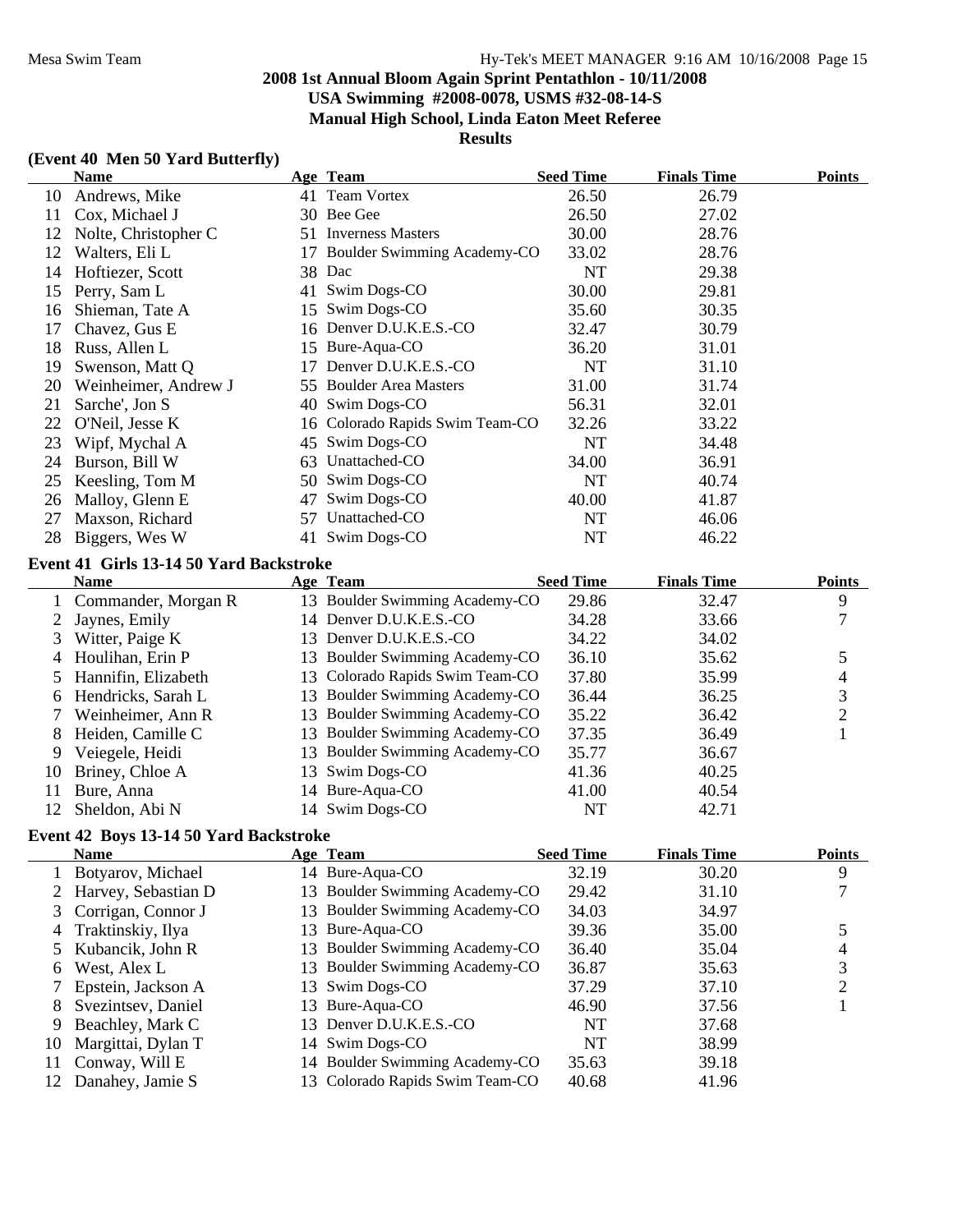**USA Swimming #2008-0078, USMS #32-08-14-S**

**Manual High School, Linda Eaton Meet Referee**

**Results**

# **Event 43 Women 50 Yard Backstroke**

|    | <b>Name</b>                               |    | Age Team                        | <b>Seed Time</b> | <b>Finals Time</b> | <b>Points</b>  |
|----|-------------------------------------------|----|---------------------------------|------------------|--------------------|----------------|
| 1  | Seavall, Kelly                            |    | 39 Inverness Masters            | 33.00            | 31.92              | 9              |
| 2  | Jaynes, Jessica                           |    | 17 Denver D.U.K.E.S.-CO         | 39.19            | 33.45              | 7              |
| 3  | Houlihan, Myla J                          |    | 45 Boulder Area Masters         | 37.00            | 35.83              |                |
| 4  | Garnier, Kathy L                          |    | 48 Inverness Masters            | 36.00            | 35.91              | 5              |
| 5  | Crino, Heide                              |    | 42 Inverness Masters            | <b>NT</b>        | 36.34              | 4              |
| 6  | Vanderpoel, Nicole                        |    | 44 Inverness Masters            | 35.88            | 36.90              | $\mathfrak{Z}$ |
| 7  | Bates, Penny S                            |    | 47 Unattached-CO                | 37.00            | 36.96              | $\overline{c}$ |
| 8  | Johnston, Dana L                          |    | 46 Swim Dogs-CO                 | 40.00            | 39.99              | $\mathbf{1}$   |
| 9  | Nolte, Susan D                            |    | 47 Inverness Masters            | 40.20            | 41.84              |                |
| 10 | Gaul, Mary P                              |    | 41 Swim Dogs-CO                 | <b>NT</b>        | 43.20              |                |
| 11 | Lenssen, Maureen                          |    | 47 Unattached-CO                | NT               | 44.89              |                |
| 12 | Hashimoto, Christine                      |    | 61 Unattached-CO                | <b>NT</b>        | 45.19              |                |
| 13 | Oberg, Jane C                             |    | 71 Dac                          | 44.00            | 47.60              |                |
| 14 | Anziano, Marcia                           |    | 63 DU                           | 50.00            | 48.86              |                |
| 15 | Clapp, Christine                          |    | 42 Inverness Masters            | 51.00            | 56.94              |                |
|    | <b>Event 44 Men 50 Yard Backstroke</b>    |    |                                 |                  |                    |                |
|    | <b>Name</b>                               |    | Age Team                        | <b>Seed Time</b> | <b>Finals Time</b> | <b>Points</b>  |
| 1  | O'Sullivan, Chris D                       |    | 33 Unattached-CO                | 26.50            | 26.59              | 9              |
| 2  | Glover, Heath L                           |    | 17 Unattached-CO                | <b>NT</b>        | 28.08              | 7              |
| 3  | Munns, Jonathan D                         |    | 18 Unattached-CO                | NT               | 28.28              |                |
| 4  | Cox, Michael J                            |    | 30 Bee Gee                      | 28.50            | 28.43              | 5              |
| 5  | Eldredge, Aleander C                      |    | 18 Unattached-CO                | NT               | 29.24              | 4              |
| 6  | Lenssen, Nathan J                         |    | 17 Unattached-CO                | 31.66            | 29.93              | 3              |
| 7  | Berman, Jonson R                          |    | 16 Colorado Rapids Swim Team-CO | 30.96            | 30.04              | $\overline{2}$ |
| 8  | Buckley, Ethan                            |    | 33 Bee Gee                      | 35.00            | 30.96              | $\mathbf{1}$   |
| 9  | Walters, Eli L                            |    | 17 Boulder Swimming Academy-CO  | 30.32            | 31.00              |                |
| 10 | Andrews, Mike                             |    | 41 Team Vortex                  | 30.00            | 31.09              |                |
| 11 | Nolte, Christopher C                      |    | 51 Inverness Masters            | 32.50            | 31.12              |                |
| 12 | Levassuer, Andrew                         |    | 44 Squids                       | 30.02            | 31.36              |                |
| 13 | Perry, Sam L                              | 41 | Swim Dogs-CO                    | 32.00            | 31.95              |                |
| 14 | Russ, Allen L                             |    | 15 Bure-Aqua-CO                 | 34.59            | 32.74              |                |
| 14 | Shieman, Tate A                           | 15 | Swim Dogs-CO                    | 36.00            | 32.74              |                |
| 16 | Chavez, Gus E                             |    | 16 Denver D.U.K.E.S.-CO         | 33.34            | 32.87              |                |
| 17 | Perry, Seth M                             |    | 15 Swim Dogs-CO                 | 33.90            | 33.14              |                |
| 18 | O'Neil, Jesse K                           |    | 16 Colorado Rapids Swim Team-CO | 38.79            | 33.29              |                |
| 19 | Weinheimer, Andrew J                      |    | 55 Boulder Area Masters         | 32.00            | 34.09              |                |
| 20 | Swenson, Matt Q                           | 17 | Denver D.U.K.E.S.-CO            | NT               | 34.94              |                |
| 21 | Hoftiezer, Scott                          |    | 38 Dac                          | NT               | 36.61              |                |
| 22 | Sarche', Jon S                            |    | 40 Swim Dogs-CO                 | 56.11            | 36.71              |                |
| 23 | Wipf, Mychal A                            | 45 | Swim Dogs-CO                    | <b>NT</b>        | 37.00              |                |
| 24 | Maxson, Richard                           | 57 | Unattached-CO                   | <b>NT</b>        | 42.59              |                |
| 25 | Malloy, Glenn E                           | 47 | Swim Dogs-CO                    | 42.00            | 49.31              |                |
| 26 | Biggers, Wes W                            | 41 | Swim Dogs-CO                    | NT               | 50.84              |                |
|    | Event 45 Girls 13-14 50 Yard Breaststroke |    |                                 |                  |                    |                |
|    | <b>Name</b>                               |    | Age Team                        | <b>Seed Time</b> | <b>Finals Time</b> | <b>Points</b>  |
| 1  | Heiden, Camille C                         |    | 13 Boulder Swimming Academy-CO  | 36.40            | 35.85              | 9              |
|    | Hendricks, Sarah L                        |    | 13 Boulder Swimming Academy-CO  | 36.88            | 37.80              | 7              |
| 3  | Weinheimer, Ann R                         |    | 13 Boulder Swimming Academy-CO  | 40.26            | 39.91              |                |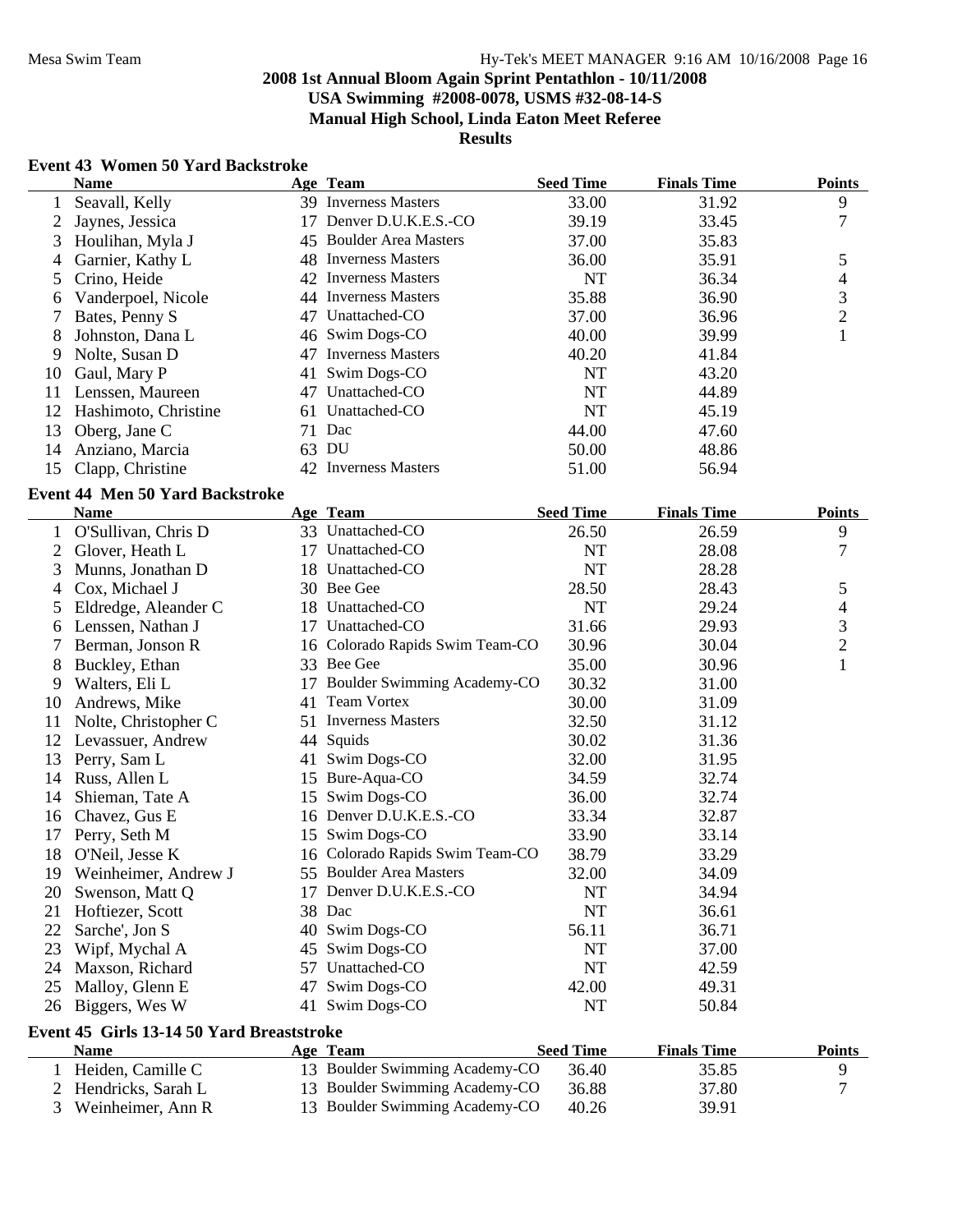**USA Swimming #2008-0078, USMS #32-08-14-S**

**Manual High School, Linda Eaton Meet Referee**

**Results**

|  |  | (Event 45 Girls 13-14 50 Yard Breaststroke) |
|--|--|---------------------------------------------|
|--|--|---------------------------------------------|

|    | <b>Name</b>           | Age Team                        | <b>Seed Time</b> | <b>Finals Time</b> | <b>Points</b> |
|----|-----------------------|---------------------------------|------------------|--------------------|---------------|
|    | 4 Houlihan, Erin P    | 13 Boulder Swimming Academy-CO  | 40.40            | 40.60              |               |
|    | 5 Witter, Paige K     | 13 Denver D.U.K.E.S.-CO         | 42.77            | 40.62              |               |
|    | 6 Hannifin, Elizabeth | 13 Colorado Rapids Swim Team-CO | 40.76            | 41.65              |               |
|    | 7 Commander, Morgan R | 13 Boulder Swimming Academy-CO  | 38.74            | 42.69              |               |
| 8. | Bure, Anna            | 14 Bure-Aqua-CO                 | 43.04            | 43.51              |               |
| 9. | Jaynes, Emily         | 14 Denver D.U.K.E.S.-CO         | 44.58            | 43.66              |               |
| 10 | Veiegele, Heidi       | 13 Boulder Swimming Academy-CO  | 43.08            | 45.33              |               |
| 11 | Briney, Chloe A       | 13 Swim Dogs-CO                 | 46.91            | 45.41              |               |
|    | Sheldon, Abi N        | 14 Swim Dogs-CO                 | NT               | 46.88              |               |

# **Event 46 Boys 13-14 50 Yard Breaststroke**

|    | <b>Name</b>           | Age Team                        | <b>Seed Time</b> | <b>Finals Time</b> | <b>Points</b> |
|----|-----------------------|---------------------------------|------------------|--------------------|---------------|
|    | Corrigan, Connor J    | 13 Boulder Swimming Academy-CO  | 37.02            | 37.10              | 9             |
|    | 2 Harvey, Sebastian D | 13 Boulder Swimming Academy-CO  | 40.21            | 37.29              |               |
|    | West, Alex L          | 13 Boulder Swimming Academy-CO  | 34.97            | 37.63              |               |
| 4  | Botyarov, Michael     | 14 Bure-Aqua-CO                 | 39.84            | 38.44              |               |
|    | 5 Kubancik, John R    | 13 Boulder Swimming Academy-CO  | 42.10            | 40.45              | 4             |
| 6  | Beachley, Mark C      | 13 Denver D.U.K.E.S.-CO         | NT               | 42.10              |               |
|    | Conway, Will E        | 14 Boulder Swimming Academy-CO  | 39.61            | 42.66              |               |
| 8  | Epstein, Jackson A    | 13 Swim Dogs-CO                 | 1:08.92          | 44.19              |               |
| 9. | Svezintsev, Daniel    | 13 Bure-Aqua-CO                 | <b>NT</b>        | 44.68              |               |
| 10 | Danahey, Jamie S      | 13 Colorado Rapids Swim Team-CO | 48.73            | 48.20              |               |
|    | Margittai, Dylan T    | 14 Swim Dogs-CO                 | NT               | 49.08              |               |
|    | Traktinskiy, Ilya     | 13 Bure-Aqua-CO                 | 47.89            | DQ                 |               |

# **Event 47 Women 50 Yard Breaststroke**

|    | <b>Name</b>          |    | Age Team                 | <b>Seed Time</b> | <b>Finals Time</b> | <b>Points</b>  |
|----|----------------------|----|--------------------------|------------------|--------------------|----------------|
|    | Jaynes, Jessica      | 17 | Denver D.U.K.E.S.-CO     | 38.15            | 34.41              | 9              |
|    | Seavall, Kelly       |    | 39 Inverness Masters     | 35.00            | 34.90              | 7              |
| 3  | Houlihan, Myla J     |    | 45 Boulder Area Masters  | 40.00            | 38.03              |                |
| 4  | Bates, Penny S       | 47 | Unattached-CO            | 40.00            | 39.84              | 5              |
| 5. | Havranek, Rachel E   |    | 16 Denver D.U.K.E.S.-CO  | NT               | 40.34              | 4              |
| 6  | Crino, Heide         |    | 42 Inverness Masters     | <b>NT</b>        | 40.37              | 3              |
|    | Vanderpoel, Nicole   |    | 44 Inverness Masters     | 38.45            | 42.51              | $\overline{2}$ |
| 8  | Nolte, Susan D       | 47 | <b>Inverness Masters</b> | 41.50            | 42.54              |                |
| 9  | Lenssen, Maureen     | 47 | Unattached-CO            | NT               | 42.57              |                |
| 10 | Johnston, Dana L     |    | 46 Swim Dogs-CO          | 42.00            | 44.83              |                |
| 11 | Hashimoto, Christine | 61 | Unattached-CO            | NT               | 49.96              |                |
| 12 | Clapp, Christine     |    | 42 Inverness Masters     | 50.00            | 51.41              |                |
| 13 | Oberg, Jane C        | 71 | Dac                      | 48.00            | 51.43              |                |
| 14 | Anziano, Marcia      | 63 | DU                       | 1:00.00          | 56.82              |                |
|    | Marrs, Amy L         | 37 | Swim Dogs-CO             | NT               | DQ                 |                |

# **Event 48 Men 50 Yard Breaststroke**

| <b>Name</b>            | Age Team                        | <b>Seed Time</b> | <b>Finals Time</b> | <b>Points</b> |
|------------------------|---------------------------------|------------------|--------------------|---------------|
| Lenssen, Nathan J      | Unattached-CO                   | 30.88            | 29.22              |               |
| 2 Andrews, Mike        | 41 Team Vortex                  | 31.00            | 31.39              |               |
| 3 Glover, Heath L      | Unattached-CO                   | NT               | 32.28              |               |
| 4 Buckley, Ethan       | 33 Bee Gee                      | 37.00            | 32.42              |               |
| 5 Eldredge, Aleander C | 18 Unattached-CO                | NT               | 33.71              | 4             |
| 6 Berman, Jonson R     | 16 Colorado Rapids Swim Team-CO | 33.45            | 33.78              |               |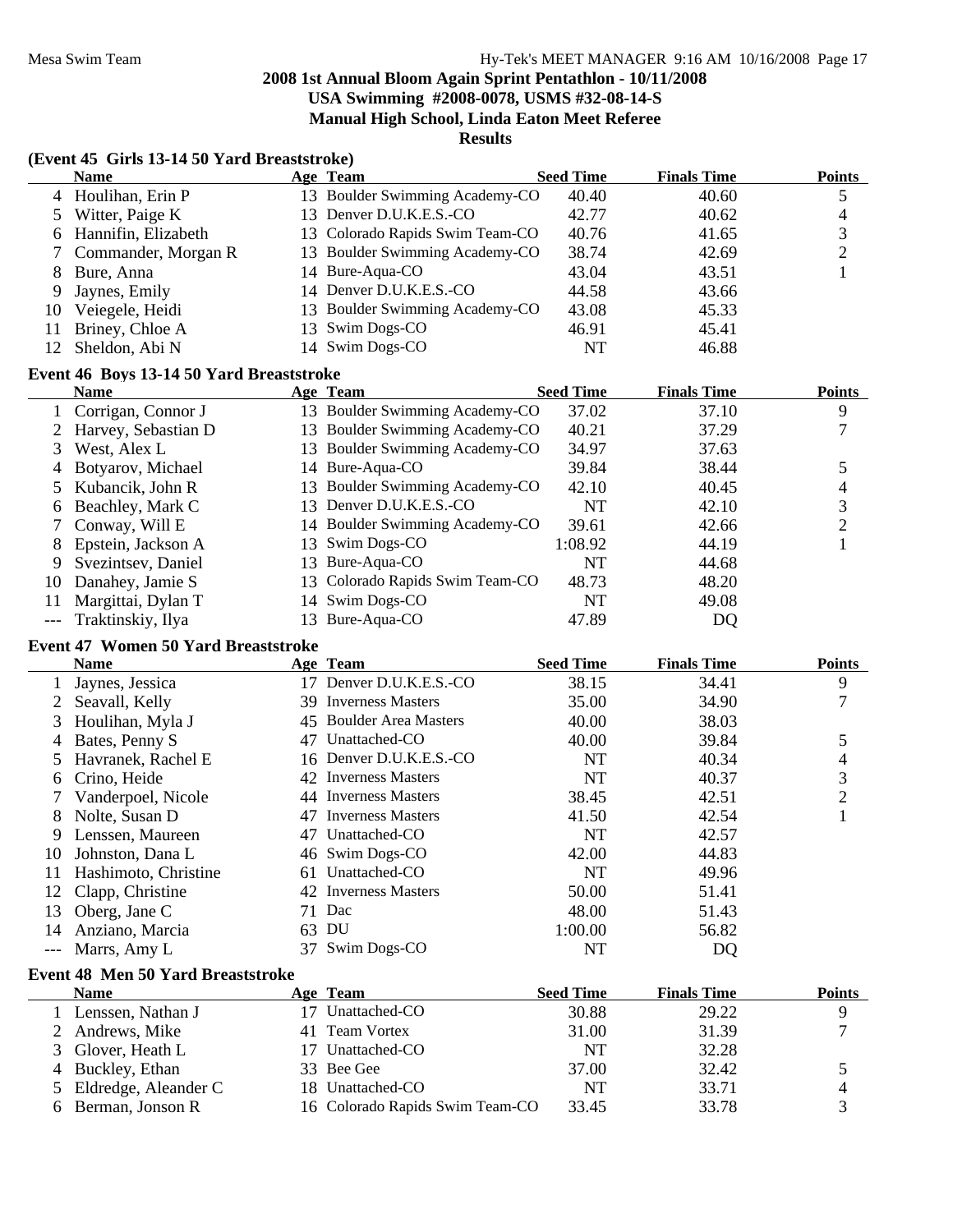**USA Swimming #2008-0078, USMS #32-08-14-S**

**Manual High School, Linda Eaton Meet Referee**

# **Results**

### **(Event 48 Men 50 Yard Breaststroke)**

|    | <b>Name</b>          |     | Age Team                     | <b>Seed Time</b> | <b>Finals Time</b> | <b>Points</b>  |
|----|----------------------|-----|------------------------------|------------------|--------------------|----------------|
| 7  | Perry, Seth M        |     | 15 Swim Dogs-CO              | 35.00            | 33.82              | $\overline{2}$ |
| 8  | Cox, Michael J       |     | 30 Bee Gee                   | 33.00            | 33.88              | $\mathbf{1}$   |
| 9  | Nolte, Christopher C | 51  | <b>Inverness Masters</b>     | 35.00            | 34.42              |                |
| 10 | Levassuer, Andrew    | 44  | Squids                       | 33.69            | 35.43              |                |
| 11 | Walters, Eli L       | 17  | Boulder Swimming Academy-CO  | 35.12            | 35.46              |                |
| 12 | Chavez, Gus E        |     | 16 Denver D.U.K.E.S.-CO      | 43.40            | 35.58              |                |
| 13 | Munns, Jonathan D    | 18. | Unattached-CO                | NT               | 36.39              |                |
| 14 | Sarche', Jon S       | 40  | Swim Dogs-CO                 | 56.06            | 36.61              |                |
| 15 | Perry, Sam L         | 41  | Swim Dogs-CO                 | 36.00            | 36.85              |                |
| 16 | Russ, Allen L        | 15. | Bure-Aqua-CO                 | 39.49            | 37.60              |                |
| 17 | Malloy, Glenn E      | 47  | Swim Dogs-CO                 | 37.00            | 37.81              |                |
| 18 | Swenson, Matt Q      | 17  | Denver D.U.K.E.S.-CO         | NT               | 38.04              |                |
| 19 | Shieman, Tate A      | 15  | Swim Dogs-CO                 | 37.00            | 38.88              |                |
| 20 | Hoftiezer, Scott     | 38  | Dac                          | NT               | 39.16              |                |
| 21 | Wipf, Mychal A       | 45  | Swim Dogs-CO                 | NT               | 39.46              |                |
| 22 | Weinheimer, Andrew J | 55  | <b>Boulder Area Masters</b>  | 42.00            | 40.21              |                |
| 23 | Burson, Bill W       | 63  | Unattached-CO                | 36.00            | 40.56              |                |
| 24 | O'Neil, Jesse K      | 16  | Colorado Rapids Swim Team-CO | NT               | 42.09              |                |
| 25 | Maxson, Richard      | 57  | Unattached-CO                | <b>NT</b>        | 42.44              |                |
| 26 | Keesling, Tom M      | 50  | Swim Dogs-CO                 | NT               | 43.25              |                |
| 27 | Biggers, Wes W       | 41  | Swim Dogs-CO                 | NT               | 43.82              |                |
|    | O'Sullivan, Chris D  | 33  | Unattached-CO                | 29.50            | <b>DQ</b>          |                |

#### **Event 49 Girls 13-14 50 Yard Freestyle**

|     | <b>Name</b>           |     | Age Team                        | <b>Seed Time</b> | <b>Finals Time</b> | <b>Points</b> |
|-----|-----------------------|-----|---------------------------------|------------------|--------------------|---------------|
|     | 1 Commander, Morgan R | 13. | Boulder Swimming Academy-CO     | 27.46            | 28.56              | 9             |
|     | Veiegele, Heidi       | 13. | Boulder Swimming Academy-CO     | 28.21            | 28.74              |               |
|     | 3 Hannifin, Elizabeth |     | 13 Colorado Rapids Swim Team-CO | 28.33            | 28.97              |               |
|     | 4 Witter, Paige K     | 13. | Denver D.U.K.E.S.-CO            | 28.99            | 29.49              |               |
|     | 5 Heiden, Camille C   | 13. | Boulder Swimming Academy-CO     | 30.49            | 30.24              | 4             |
|     | 6 Hendricks, Sarah L  | 13. | Boulder Swimming Academy-CO     | 29.87            | 30.33              | 3             |
|     | 7 Houlihan, Erin P    | 13. | Boulder Swimming Academy-CO     | 28.80            | 30.38              |               |
| 8   | Jaynes, Emily         |     | 14 Denver D.U.K.E.S.-CO         | 29.62            | 30.95              |               |
| 9   | Briney, Chloe A       |     | 13 Swim Dogs-CO                 | 34.00            | 31.81              |               |
| 10  | Bure, Anna            |     | 14 Bure-Aqua-CO                 | 33.81            | 32.31              |               |
| 11  | Weinheimer, Ann R     |     | 13 Boulder Swimming Academy-CO  | 32.17            | 32.43              |               |
| 12. | Sheldon, Abi N        |     | 14 Swim Dogs-CO                 | NT               | 37.50              |               |

#### **Event 50 Boys 13-14 50 Yard Freestyle**

|    | <b>Name</b>           | Age Team                       | <b>Seed Time</b> | <b>Finals Time</b> | <b>Points</b> |
|----|-----------------------|--------------------------------|------------------|--------------------|---------------|
|    | Botyarov, Michael     | 14 Bure-Aqua-CO                | 27.93            | 27.31              | 9             |
|    | 2 Harvey, Sebastian D | 13 Boulder Swimming Academy-CO | 27.29            | 27.74              |               |
|    | 3 Kubancik, John R    | 13 Boulder Swimming Academy-CO | 27.80            | 28.23              |               |
|    | 4 Corrigan, Connor J  | 13 Boulder Swimming Academy-CO | 27.53            | 28.27              |               |
|    | 5 Beachley, Mark C    | 13 Denver D.U.K.E.S.-CO        | NT               | 29.15              |               |
| 6  | West, Alex L          | 13 Boulder Swimming Academy-CO | 29.04            | 29.76              | 3             |
|    | 7 Conway, Will E      | 14 Boulder Swimming Academy-CO | 29.83            | 29.79              |               |
| 8  | Epstein, Jackson A    | 13 Swim Dogs-CO                | 30.67            | 30.26              |               |
| 9  | Margittai, Dylan T    | 14 Swim Dogs-CO                | NT               | 30.92              |               |
| 10 | Traktinskiy, Ilya     | 13 Bure-Aqua-CO                | 33.76            | 30.96              |               |
|    | Svezintsev, Daniel    | 13 Bure-Aqua-CO                | NT               | 34.73              |               |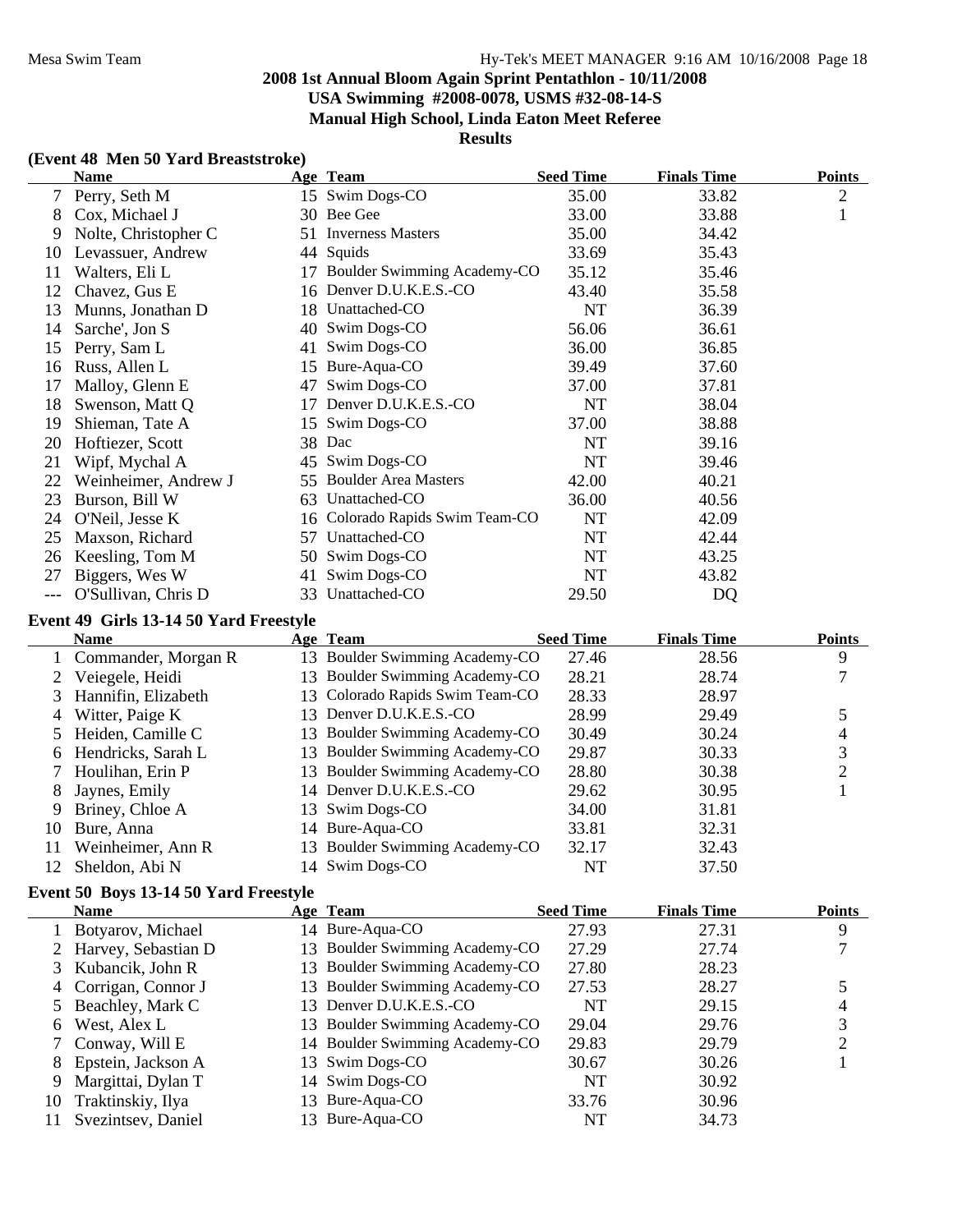**USA Swimming #2008-0078, USMS #32-08-14-S Manual High School, Linda Eaton Meet Referee**

|                | (Event 50 Boys 13-14 50 Yard Freestyle) |    |                                 |                    |                    |                         |
|----------------|-----------------------------------------|----|---------------------------------|--------------------|--------------------|-------------------------|
|                | <b>Name</b>                             |    | Age Team                        | <b>Seed Time</b>   | <b>Finals Time</b> | <b>Points</b>           |
|                | 12 Danahey, Jamie S                     |    | 13 Colorado Rapids Swim Team-CO | 35.09              | 36.28              |                         |
|                | <b>Event 51 Women 50 Yard Freestyle</b> |    |                                 |                    |                    |                         |
|                | <b>Name</b>                             |    | Age Team                        | <b>Seed Time</b>   | <b>Finals Time</b> | <b>Points</b>           |
| 1              | Garnier, Kathy L                        |    | 48 Inverness Masters            | 27.00              | 26.54              | 9                       |
| 2              | Seavall, Kelly                          |    | 39 Inverness Masters            | 27.00              | 26.98              | 7                       |
| 3              | Houlihan, Myla J                        |    | 45 Boulder Area Masters         | 29.00              | 28.69              |                         |
| 4              | Jaynes, Jessica                         |    | 17 Denver D.U.K.E.S.-CO         | 28.69              | 28.94              | 5                       |
| 5              | Havranek, Rachel E                      |    | 16 Denver D.U.K.E.S.-CO         | NT                 | 29.87              | 4                       |
| 6              | Crino, Heide                            |    | 42 Inverness Masters            | 30.00              | 30.07              | 3                       |
| 7              | Bates, Penny S                          |    | 47 Unattached-CO                | 31.00              | 30.63              | $\overline{c}$          |
| 8              | Vanderpoel, Nicole                      |    | 44 Inverness Masters            | 28.95              | 30.89              | 1                       |
| 9              | Nolte, Susan D                          |    | 47 Inverness Masters            | 33.80              | 34.02              |                         |
| 10             | Lenssen, Maureen                        |    | 47 Unattached-CO                | 35.00              | 34.79              |                         |
| 11             | Gaul, Mary P                            | 41 | Swim Dogs-CO                    | NT                 | 35.65              |                         |
| 12             | Hashimoto, Christine                    | 61 | Unattached-CO                   | 35.00              | 37.44              |                         |
| 13             | Anziano, Marcia                         |    | 63 DU                           | 40.00              | 39.08              |                         |
| 14             | Oberg, Jane C                           |    | 71 Dac                          | 37.00              | 39.19              |                         |
| 15             | Clapp, Christine                        |    | 42 Inverness Masters            | 38.00              | 39.53              |                         |
| 16             | Marrs, Amy L                            | 37 | Swim Dogs-CO                    | <b>NT</b>          | 45.36              |                         |
| $---$          | Johnston, Dana L                        |    | 46 Swim Dogs-CO                 | 33.00              | DQ                 |                         |
|                | Event 52 Men 50 Yard Freestyle          |    |                                 |                    |                    |                         |
|                | <b>Name</b>                             |    | Age Team                        | <b>Seed Time</b>   | <b>Finals Time</b> | <b>Points</b>           |
|                | 1 Buckley, Ethan                        |    | 33 Bee Gee                      | 24.00              | 23.14              | 9                       |
| $\overline{2}$ | O'Sullivan, Chris D                     |    | 33 Unattached-CO                | 23.00              | 23.15              | 7                       |
| 3              | Berman, Jonson R                        |    | 16 Colorado Rapids Swim Team-CO | 23.04              | 24.14              |                         |
| 4              | Eldredge, Aleander C                    |    | 18 Unattached-CO                | NT                 | 24.20              | 5                       |
| 5              | Perry, Seth M                           |    | 15 Swim Dogs-CO                 | 25.00              | 24.25              | 4                       |
| 6              | Munns, Jonathan D                       |    | 18 Unattached-CO                | <b>NT</b>          | 24.33              | 3                       |
| 7              | Andrews, Mike                           |    | 41 Team Vortex                  | 23.00              | 24.40              | $\overline{\mathbf{c}}$ |
| 8              | Lenssen, Nathan J                       |    | 17 Unattached-CO                | 26.33              | 24.91              | $\mathbf{1}$            |
| 9              | Levassuer, Andrew                       |    | 44 Squids                       | 24.99              | 25.00              |                         |
| 10             | Cox, Michael J                          |    | 30 Bee Gee                      | 25.50              | 25.68              |                         |
|                |                                         |    | Boulder Swimming Academy-CO     |                    |                    |                         |
| 11<br>12       | Walters, Eli L                          | 17 | 17 Unattached-CO                | 25.22<br><b>NT</b> | 25.79              |                         |
|                | Glover, Heath L                         |    | 16 Denver D.U.K.E.S.-CO         |                    | 26.04              |                         |
| 13             | Chavez, Gus E                           |    |                                 | 26.06              | 26.05              |                         |
| 14             | Swenson, Matt Q                         | 17 | Denver D.U.K.E.S.-CO            | 26.57              | 26.83              |                         |
| 15             | Shieman, Tate A                         | 15 | Swim Dogs-CO                    | 28.00              | 26.85              |                         |
| 16             | Hoftiezer, Scott                        | 38 | Dac                             | <b>NT</b>          | 26.86              |                         |
| 17             | Russ, Allen L                           | 15 | Bure-Aqua-CO                    | 28.62              | 27.02              |                         |
| 18             | Nolte, Christopher C                    | 51 | <b>Inverness Masters</b>        | 26.50              | 27.16              |                         |
| 19             | Perry, Sam L                            | 41 | Swim Dogs-CO                    | 27.58              | 27.20              |                         |
| 20             | Weinheimer, Andrew J                    | 55 | <b>Boulder Area Masters</b>     | 28.00              | 27.44              |                         |
| 21             | Sarche', Jon S                          | 40 | Swim Dogs-CO                    | 27.57              | 27.46              |                         |
| 22             | Hunter, Shawn                           | 45 | Unattached-CO                   | 27.00              | 28.34              |                         |
| 23             | Wipf, Mychal A                          |    | 45 Swim Dogs-CO                 | NT                 | 28.89              |                         |
| 24             | Keesling, Tom M                         | 50 | Swim Dogs-CO                    | NT                 | 29.91              |                         |
| 25             | O'Neil, Jesse K                         |    | 16 Colorado Rapids Swim Team-CO | 31.49              | 29.97              |                         |
| 26             | Malloy, Glenn E                         | 47 | Swim Dogs-CO                    | 33.00              | 33.24              |                         |
| 27             | Biggers, Wes W                          |    | 41 Swim Dogs-CO                 | NT                 | 34.52              |                         |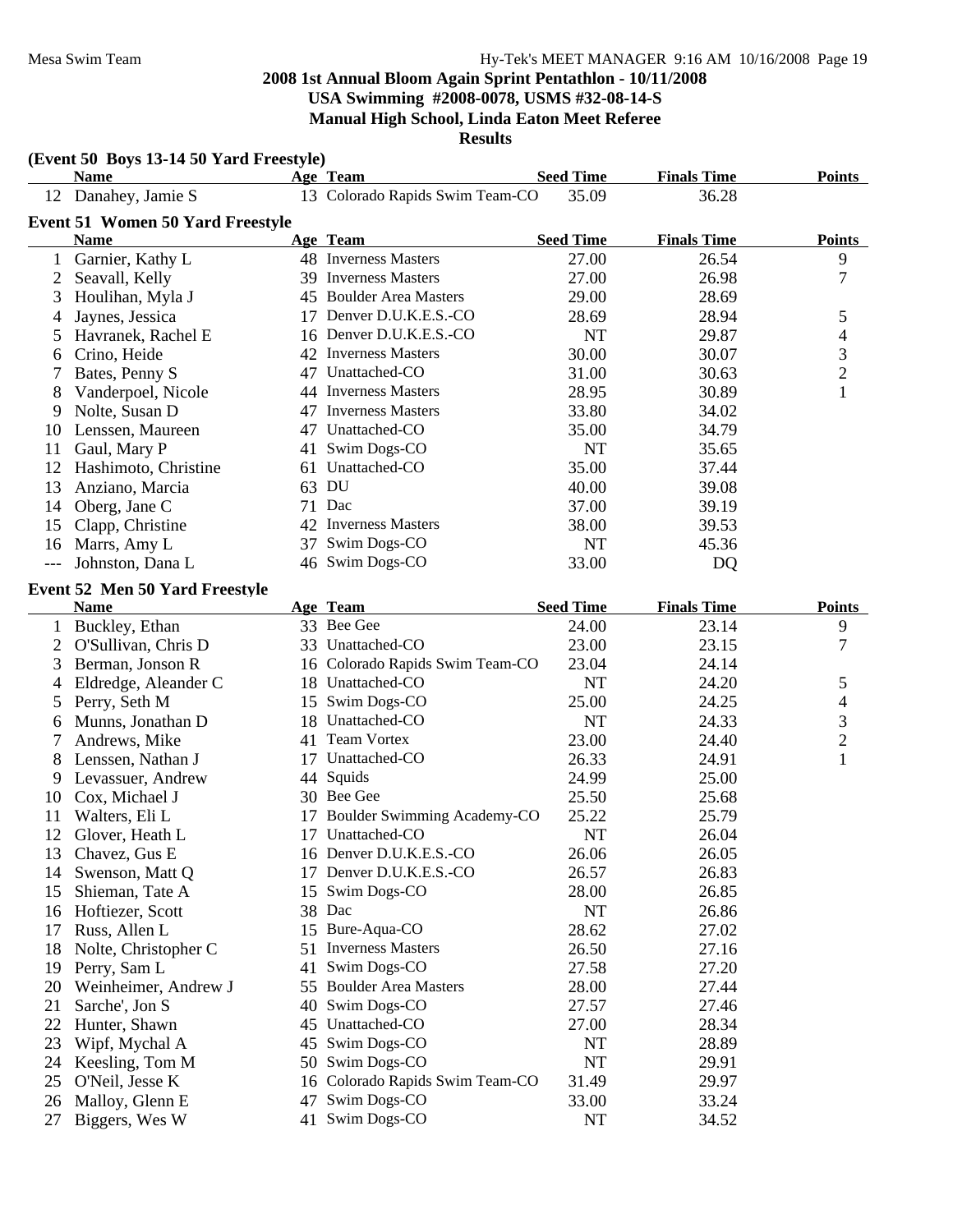|                | (Event 52 Men 50 Yard Freestyle)       |                    |                                                          |                  |                    |                |
|----------------|----------------------------------------|--------------------|----------------------------------------------------------|------------------|--------------------|----------------|
|                | <b>Name</b>                            |                    | Age Team                                                 | <b>Seed Time</b> | <b>Finals Time</b> | <b>Points</b>  |
|                | 28 Maxson, Richard                     |                    | 57 Unattached-CO                                         | <b>NT</b>        | 35.91              |                |
|                | Event 53 Girls 13-14 100 Yard IM       |                    |                                                          |                  |                    |                |
|                | <b>Name</b>                            |                    | Age Team                                                 | <b>Seed Time</b> | <b>Finals Time</b> | <b>Points</b>  |
|                | 1 Commander, Morgan R                  | 32.87()            | 13 Boulder Swimming Academy-CO 1:08.73<br>1:13.11(40.24) |                  | 1:13.11            | 9              |
|                | 2 Heiden, Camille C                    | 36.50()            | 13 Boulder Swimming Academy-CO 1:18.44<br>1:15.59(39.09) |                  | 1:15.59            | $\tau$         |
| 3              | Hendricks, Sarah L                     | 36.85()            | 13 Boulder Swimming Academy-CO 1:17.45<br>1:15.97(39.12) |                  | 1:15.97            |                |
| 4              | Veiegele, Heidi                        | 37.01()            | 13 Boulder Swimming Academy-CO 1:16.47<br>1:19.45(42.44) |                  | 1:19.45            | 5              |
| 5              | Briney, Chloe A                        | 39.74()            | 13 Swim Dogs-CO<br>1:23.40(43.66)                        | 1:26.02          | 1:23.40            | 4              |
|                | 6 Bure, Anna                           | 40.75()            | 14 Bure-Aqua-CO<br>1:26.84(46.09)                        | <b>NT</b>        | 1:26.84            | 3              |
|                | <b>Event 54 Boys 13-14 100 Yard IM</b> |                    |                                                          |                  |                    |                |
|                | <b>Name</b>                            |                    | Age Team                                                 | <b>Seed Time</b> | <b>Finals Time</b> | <b>Points</b>  |
|                | 1 Botyarov, Michael                    | 30.79()            | 14 Bure-Aqua-CO<br>1:10.75(39.96)                        | <b>NT</b>        | 1:10.75            | 9              |
| $\overline{2}$ | Corrigan, Connor J                     | 33.59()            | 13 Boulder Swimming Academy-CO 1:12.94<br>1:12.23(38.64) |                  | 1:12.23            | 7              |
| 3              | Traktinskiy, Ilya                      | 36.03()            | 13 Bure-Aqua-CO<br>1:17.82(41.79)                        | 1:34.69          | 1:17.82            |                |
| 4              | Svezintsev, Daniel                     | 40.94()            | 13 Bure-Aqua-CO<br>1:26.17(45.23)                        | 1:49.05          | 1:26.17            | 5              |
| 5              | Danahey, Jamie S                       | 38.99()            | 13 Colorado Rapids Swim Team-CO<br>1:27.31(48.32)        | 1:37.16          | 1:27.31            | 4              |
| $---$          | Margittai, Dylan T                     |                    | 14 Swim Dogs-CO                                          | <b>NT</b>        | DQ                 |                |
|                | Event 55 Women 100 Yard IM             |                    |                                                          |                  |                    |                |
|                | <b>Name</b>                            |                    | Age Team                                                 | <b>Seed Time</b> | <b>Finals Time</b> | <b>Points</b>  |
|                | 1 Seavall, Kelly                       | 31.37()            | 39 Inverness Masters<br>1:07.98(36.61)                   | 1:08.00          | 1:07.98            | 9              |
|                | 2 Havranek, Rachel E                   | 36.09()            | 16 Denver D.U.K.E.S.-CO<br>1:15.41(39.32)                | <b>NT</b>        | 1:15.41            | 7              |
|                | 3 Garnier, Kathy L                     | 35.47()            | 48 Inverness Masters<br>1:15.79(40.32)                   | 1:18.00          | 1:15.79            |                |
|                | Crino, Heide                           | 35.28()            | 42 Inverness Masters<br>1:18.43(43.15)                   | NT               | 1:18.43            | 5              |
| $\mathcal{L}$  | Nolte, Susan D                         | 41.44()            | 47 Inverness Masters<br>1:25.62(44.18)                   | 1:27.00          | 1:25.62            | 4              |
| 6              | Lenssen, Maureen                       | 40.70()            | 47 Unattached-CO<br>1:26.76(46.06)                       | NT               | 1:26.76            | 3              |
| Ί              | Johnston, Dana L                       |                    | 46 Swim Dogs-CO                                          | 1:24.00          | 1:27.82            | $\overline{2}$ |
| 8              | Hashimoto, Christine                   | 40.02()            | 1:27.82(47.80)<br>61 Unattached-CO                       | NT               | 1:35.46            | $\mathbf{1}$   |
| 9              | Oberg, Jane C                          | 44.07()            | 1:35.46 (51.39)<br>71 Dac                                | 1:40.50          | 1:39.98            |                |
| 10             | Anziano, Marcia                        | 48.19()<br>51.12() | 1:39.98 (51.79)<br>63 DU<br>1:44.45 (53.33)              | 1:50.00          | 1:44.45            |                |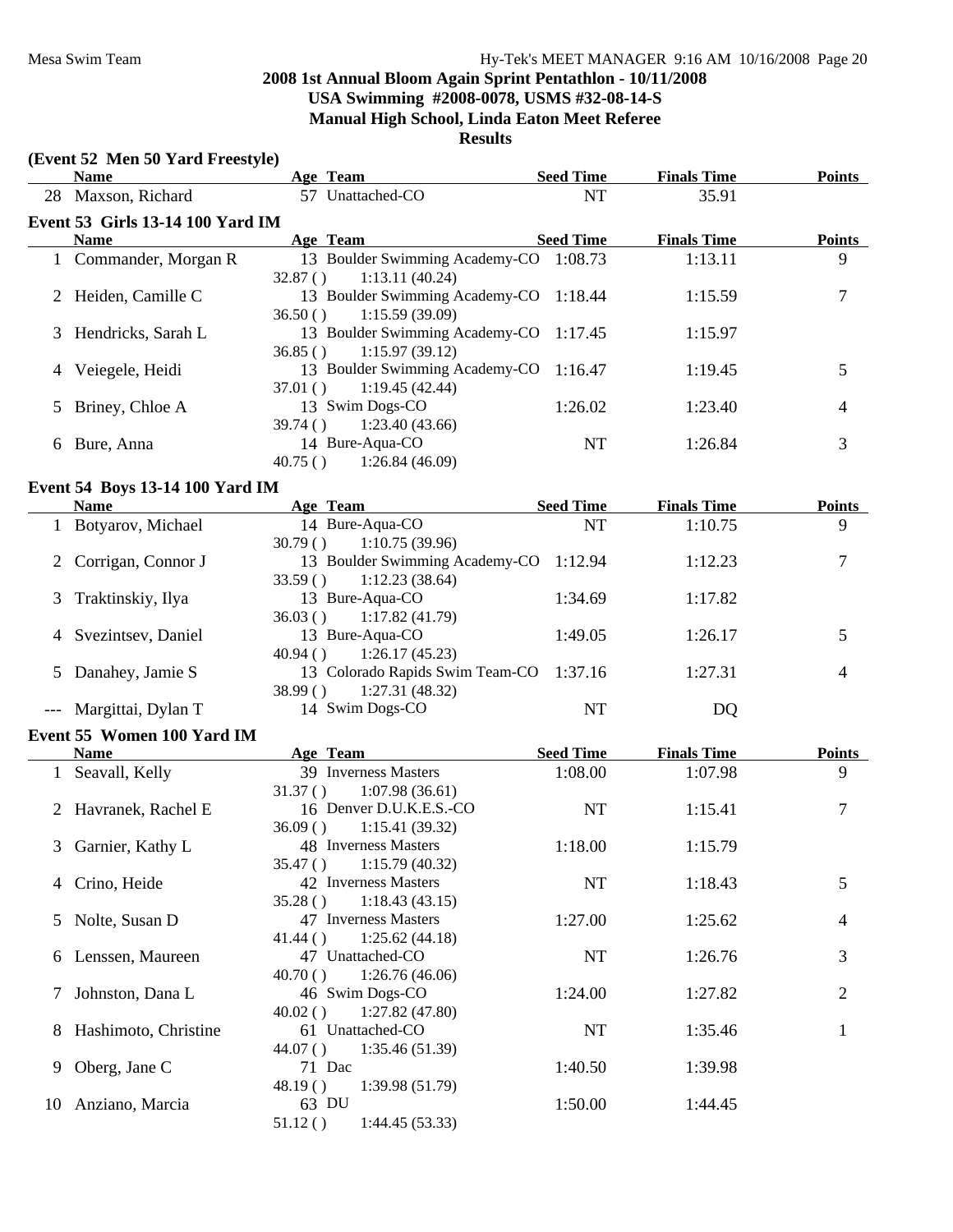|    | (Event 55 Women 100 Yard IM) |                                                                 |                  |                    |                |
|----|------------------------------|-----------------------------------------------------------------|------------------|--------------------|----------------|
|    | <b>Name</b>                  | Age Team                                                        | <b>Seed Time</b> | <b>Finals Time</b> | <b>Points</b>  |
|    | 11 Clapp, Christine          | 42 Inverness Masters<br>53.86()<br>1:46.02(52.16)               | 1:40.00          | 1:46.02            |                |
|    | Gaul, Mary P                 | 41 Swim Dogs-CO<br>47.39()<br>DQ (58.26)                        | NT               | DQ                 |                |
|    | Event 56 Men 100 Yard IM     |                                                                 |                  |                    |                |
|    | <b>Name</b>                  | Age Team                                                        | <b>Seed Time</b> | <b>Finals Time</b> | <b>Points</b>  |
| 1  | O'Sullivan, Chris D          | 33 Unattached-CO                                                | 59.00            | 58.11              | 9              |
| 2  | Lenssen, Nathan J            | 58.11 (31.40)<br>26.71()<br>17 Unattached-CO                    | 1:02.43          | 1:00.00            | 7              |
| 3  | Glover, Heath L              | 1:00.00(31.37)<br>28.63()<br>17 Unattached-CO                   | 1:01.68          | 1:01.81            |                |
| 4  | Buckley, Ethan               | 1:01.81(33.50)<br>28.31()<br>33 Bee Gee                         | 1:09.00          | 1:02.93            | 5              |
| 5  | Munns, Jonathan D            | 1:02.93 (32.96)<br>29.97()<br>18 Unattached-CO                  | 1:02.45          | 1:03.60            | 4              |
| 6  | Perry, Seth M                | 28.58()<br>1:03.60(35.02)<br>15 Swim Dogs-CO                    | 1:08.00          | 1:05.64            | 3              |
| 7  | Walters, Eli L               | 30.43()<br>1:05.64(35.21)<br>17 Boulder Swimming Academy-CO     | 1:09.92          | 1:06.54            | $\overline{2}$ |
| 8  | Levassuer, Andrew            | 1:06.54(36.19)<br>30.35()<br>44 Squids                          | 1:10.03          | 1:06.58            | $\mathbf{1}$   |
| 9  | Berman, Jonson R             | 1:06.58(36.22)<br>30.36()<br>16 Colorado Rapids Swim Team-CO    | 1:06.80          | 1:07.22            |                |
| 10 | Nolte, Christopher C         | 30.30()<br>1:07.22(36.92)<br>51 Inverness Masters               | 1:07.00          | 1:07.35            |                |
| 10 | Eldredge, Aleander C         | 30.70()<br>1:07.35(36.65)<br>18 Unattached-CO                   | 1:01.95          | 1:07.35            |                |
| 12 | Perry, Sam L                 | 1:07.35(37.22)<br>30.13()<br>41 Swim Dogs-CO                    | 1:12.00          | 1:08.69            |                |
| 13 | Hunter, Shawn                | 1:08.69(37.06)<br>31.63()<br>45 Unattached-CO                   | <b>NT</b>        | 1:11.35            |                |
| 14 | Sarche', Jon S               | 32.69()<br>1:11.35(38.66)<br>40 Swim Dogs-CO                    | 1:43.86          | 1:13.28            |                |
| 15 | Weinheimer, Andrew J         | 34.36()<br>1:13.28(38.92)<br>55 Boulder Area Masters            | 1:12.00          | 1:13.62            |                |
| 16 | Shieman, Tate A              | 34.50()<br>1:13.62(39.12)<br>15 Swim Dogs-CO                    | 1:16.00          | 1:13.92            |                |
| 17 | Burson, Bill W               | 33.58()<br>1:13.92(40.34)<br>63 Unattached-CO                   | 1:15.00          | 1:20.30            |                |
| 18 | Wipf, Mychal A               | 1:20.30(40.78)<br>39.52()<br>45 Swim Dogs-CO                    | NT               | 1:22.30            |                |
| 19 | Maxson, Richard              | 36.97()<br>1:22.30(45.33)<br>57 Unattached-CO<br>1:36.99(52.87) | NT               | 1:36.99            |                |
| 20 | Malloy, Glenn E              | 44.12()<br>47 Swim Dogs-CO<br>1:37.72(49.20)                    | 1:20.00          | 1:37.72            |                |
|    | 21 Biggers, Wes W            | 48.52()<br>41 Swim Dogs-CO<br>1:38.73 (47.97)<br>50.76()        | NT               | 1:38.73            |                |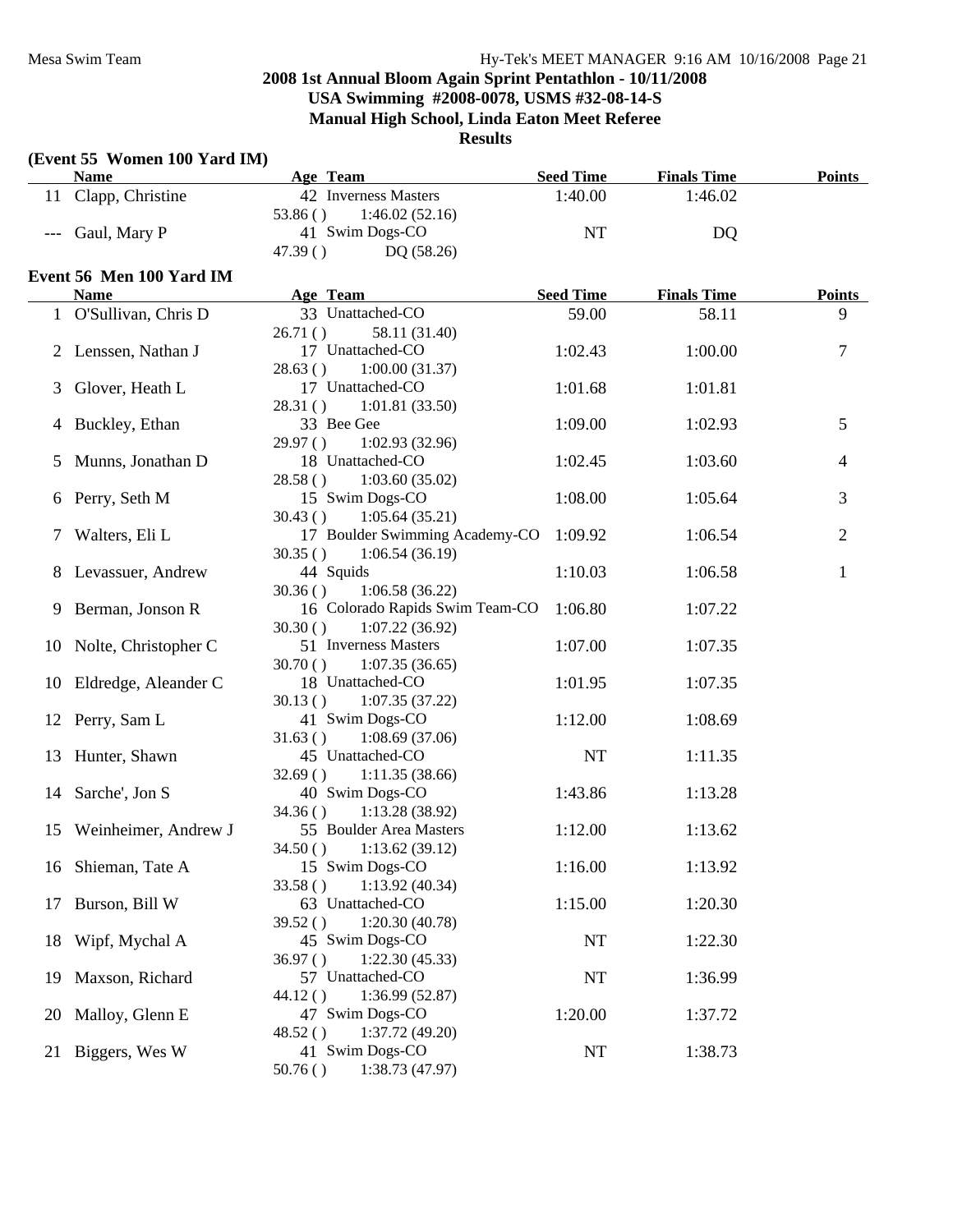# **USA Swimming #2008-0078, USMS #32-08-14-S**

**Manual High School, Linda Eaton Meet Referee**

# **Results**

# **Event 57 Girls 13-14 200 Yard IM**

|   | <b>Name</b>           | Age Team  |                                         | <b>Seed Time</b> | <b>Finals Time</b> | <b>Points</b> |
|---|-----------------------|-----------|-----------------------------------------|------------------|--------------------|---------------|
|   | Witter, Paige K       |           | 13 Denver D.U.K.E.S.-CO                 | 2:34.04          | 2:36.02            | 9             |
|   |                       | 34.83()   |                                         | 1:14.30()        |                    |               |
|   |                       | 2:01.35() | 2:36.02(34.67)                          |                  |                    |               |
|   | 2 Hannifin, Elizabeth |           | 13 Colorado Rapids Swim Team-CO 2:44.23 |                  | 2:42.54            |               |
|   |                       | 38.38()   |                                         | 1:19.20()        |                    |               |
|   |                       | 2:08.71() | 2:42.54(33.83)                          |                  |                    |               |
| 3 | Weinheimer, Ann R     |           | 13 Boulder Swimming Academy-CO 2:53.69  |                  | 2:49.44            |               |
|   |                       | 38.13()   |                                         | 1:21.53()        |                    |               |
|   |                       | 2:10.13() | 2:49.44(39.31)                          |                  |                    |               |
| 4 | Houlihan, Erin P      |           | 13 Boulder Swimming Academy-CO 2:53.50  |                  | 2:49.62            | 5             |
|   |                       | 36.62()   |                                         | 1:19.12()        |                    |               |
|   |                       | 2:12.19() | 2:49.62(37.43)                          |                  |                    |               |
|   | Jaynes, Emily         |           | 14 Denver D.U.K.E.S.-CO                 | 2:54.57          | 2:56.90            | 4             |
|   |                       | 42.35()   |                                         | 1:23.58()        |                    |               |
|   |                       | 2:17.55() | 2:56.90(39.35)                          |                  |                    |               |

# **Event 58 Boys 13-14 200 Yard IM**

|                | <b>Name</b>         | Age Team  |                                        | <b>Seed Time</b> | <b>Finals Time</b> | <b>Points</b> |
|----------------|---------------------|-----------|----------------------------------------|------------------|--------------------|---------------|
|                | Harvey, Sebastian D |           | 13 Boulder Swimming Academy-CO 2:35.23 |                  | 2:33.97            | 9             |
|                |                     | 32.21()   |                                        | 1:10.77()        |                    |               |
|                |                     | 1:56.44() | 2:33.97(37.53)                         |                  |                    |               |
| 2              | Kubancik, John R    |           | 13 Boulder Swimming Academy-CO 2:39.90 |                  | 2:41.09            |               |
|                |                     | 34.73()   |                                        | 1:16.28()        |                    |               |
|                |                     | 2:05.25() | 2:41.09(35.84)                         |                  |                    |               |
| 3              | West, Alex L        |           | 13 Boulder Swimming Academy-CO 2:39.05 |                  | 2:43.40            |               |
|                |                     | 35.49()   |                                        | 1:19.18()        |                    |               |
|                |                     | 2:07.07() | 2:43.40 (36.33)                        |                  |                    |               |
| $\overline{4}$ | Beachley, Mark C    |           | 13 Denver D.U.K.E.S.-CO                | NT               | 2:46.67            | 5             |
|                |                     | 36.72()   |                                        | 1:19.65()        |                    |               |
|                |                     | 2:10.17() | 2:46.67(36.50)                         |                  |                    |               |
| 5.             | Conway, Will E      |           | 14 Boulder Swimming Academy-CO 2:57.43 |                  | 2:53.95            | 4             |
|                |                     | 39.72()   |                                        | 1:26.52()        |                    |               |
|                |                     | 2:16.67() | 2:53.95(37.28)                         |                  |                    |               |
| 6              | Epstein, Jackson A  |           | 13 Swim Dogs-CO                        | NT               | 3:02.12            | 3             |
|                |                     | 42.46()   |                                        | 1:29.64()        |                    |               |
|                |                     | 2:23.20() | 3:02.12(38.92)                         |                  |                    |               |

#### **Event 59 Women 200 Yard IM**

|  | <b>Name</b>                                   | Age Team                    | <b>Seed Time</b> | <b>Finals Time</b> | <b>Points</b> |
|--|-----------------------------------------------|-----------------------------|------------------|--------------------|---------------|
|  | Jaynes, Jessica                               | Denver D.U.K.E.S.-CO<br>17  | 2:32.51          | 2:29.96            | 9             |
|  |                                               | 33.06()                     | 1:11.73()        |                    |               |
|  |                                               | 1:53.25()<br>2:29.96(36.71) |                  |                    |               |
|  | 45 Boulder Area Masters<br>2 Houlihan, Myla J |                             | 2:45.00          | 2:32.85            |               |
|  |                                               | 32.85()                     | 1:13.27()        |                    |               |
|  |                                               | 1:58.31()<br>2:32.85(34.54) |                  |                    |               |
|  | 3 Bates, Penny S                              | Unattached-CO<br>47         | 2:40.00          | 2:39.95            |               |
|  |                                               | 34.53()                     | 1:17.54()        |                    |               |
|  |                                               | 2:04.28()<br>2:39.95(35.67) |                  |                    |               |
|  | Vanderpoel, Nicole                            | 44 Inverness Masters        | 2:36.95          | 2:40.61            |               |
|  |                                               | 33.77()                     | 1:15.67()        |                    |               |
|  |                                               | 2:05.29()<br>2:40.61(35.32) |                  |                    |               |